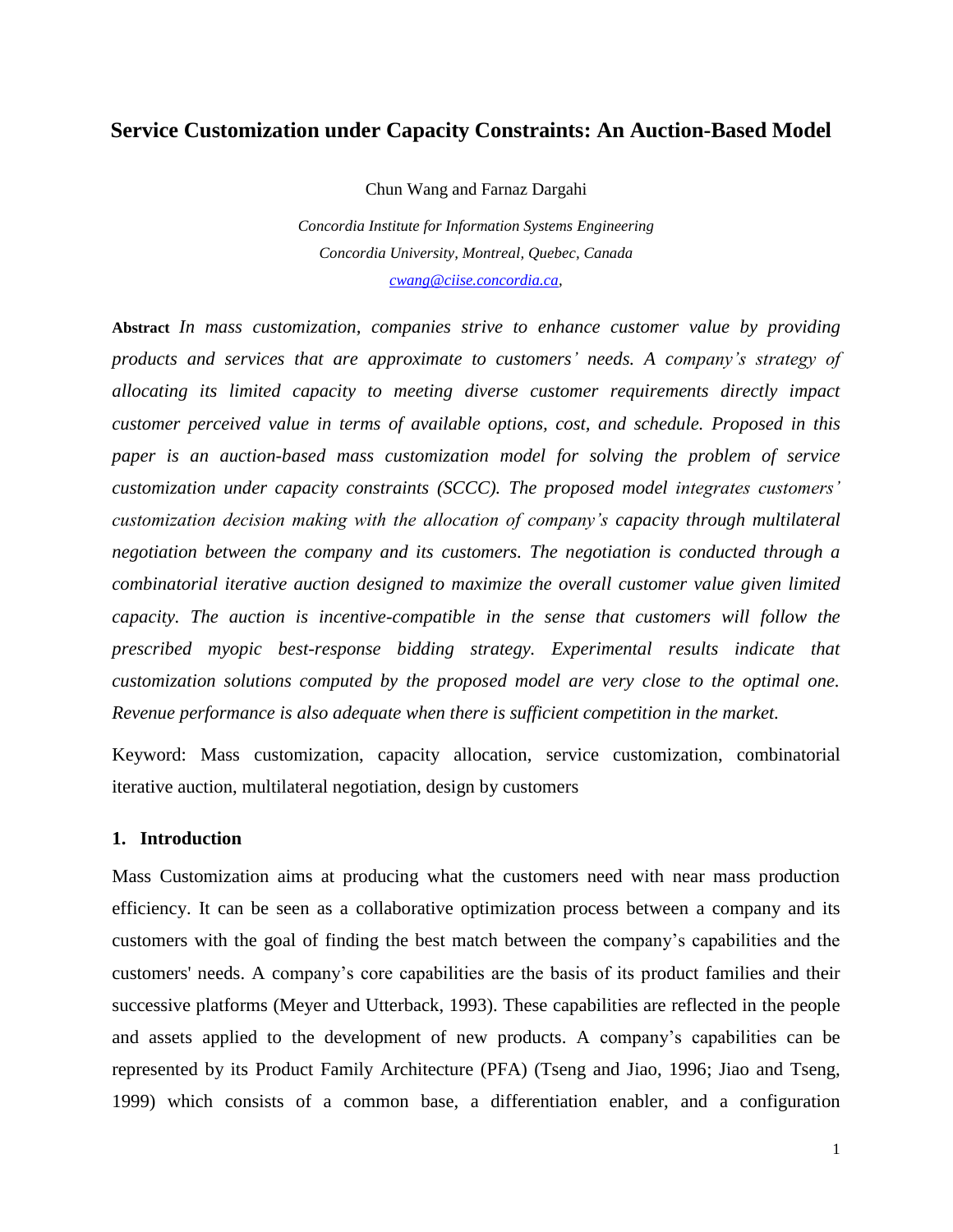mechanism. While PFA can serve as a systematic protocol for customers to navigate through the company's capabilities and define their own requirements, capabilities can also be organized and presented using scalable product family design (Simpson et al., 2001) and configurational product family design (Du *et al*., 2001; Ulrich, 1995). In scalable product family design, a variety of customer needs is satisfied through the configuration of scaling variables which are used to "stretch" or "shrink" the product platform in one or more dimensions. Configurational product family design, on the other hand, aims at developing a modular product platform on which product family members are derived by adding, substituting, and/or removing one or more functional modules. The pursue for a better match between the company's capabilities and customer needs has been the central theme in the mass customization literature (Jiao et. al, 2007; Simpson, 2004; Da Silveira et. al, 2001). In this paper a different perspective is taken to examine the impact of a company's *capacity* on product customizability and customer value. Here the term *capacity* is defined as a company's ability to produce customized products for a group of customers within a predefined time schedule.

It is imperative to consider a company's capacity constraints in customization decision making when production schedules are of importance to customers. This is particular true in service customization. Unlike product manufacturing, service production usually involves customer labor in the process (i.e., co-production) or requires the physical presence of the customer. Common examples can be seen in health care offices, buffet restaurants, and travel services. For service customers, it is desirable to have convenient production schedules because they need to physically present during service production. In addition, the service provider's capacity is perishable because service operations cannot rely on inventories to adjust to demand fluctuations. Perishability alludes to the time-sensitive nature of a service provider's capacity to produce the service (Sampson, 2001). In service customization, capacity constraints directly affect customers' satisfaction and the provider's profitability. Therefore, capacity constraints should be integrated into the service customization decision making.

To motivate the research from a practical perspective, consider the case of mass customization of travel packages. Major online travel brands such as Expedia Inc. (Expedia.com), Opodo (Opodo.com), and Orbitz Worldwide (Orbitz.com) are giving their customers tools to customize their own adventures in the form of "build your own package". Compared with pre-packaged vacations, customized packages are more attractive to customers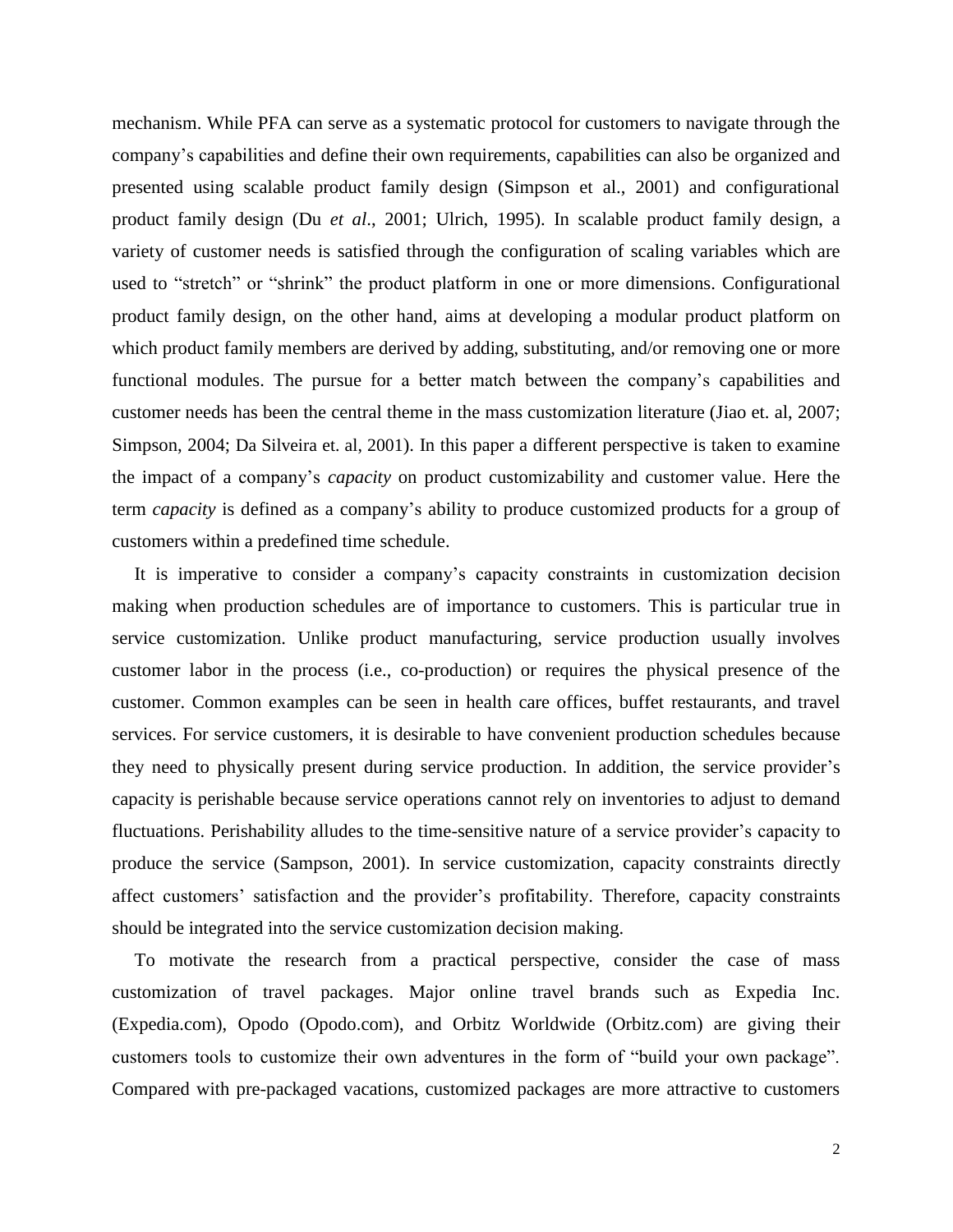because everyone's travel experience is unique and personal. A customized vacation package usually includes one or more of the following components: flight reservation, hotel reservation, car rental, and tickets to entertainment events. For a specific destination and a specific time window, the capacity limits of these components restrict customers' options and affect the customizability of travel products. This is particularly the case during high seasons when the capacity of service providers is heavily demanded. Similar situations occur in manufacturing mass customization. For example, in configurational product family design, a customer customizes its individual product by adding a group of functional modules to a base product. If a particular module takes excessively longer time to obtain due to the manufacture's capacity constraints, the customer may switch to an alternative module or even cancel the function.

This paper is concerned with the capacity aspect of mass customization. Specifically, it answers the question: Given limited capacity, how can a company maximize the value provided to its customers by coordinating customers' customization requirements? The main objective of the proposed approach is to maximize value across a large group of customers, which is, in economics terms, to maximize the *social welfare* (Mas-Colell et al., 1995). To facilitate clear formulation of the problem and meaningful presentation of the solution, the scope of the paper is restricted to service customization settings. However, the proposed model can be applied to manufacturing customization. In this paper, service customization under capacity constraints is modeled as an optimization problem; a *design-by-customers* approach is implemented using an auction. The contribution to the literature is two-fold. First, customers' customization decision making is integrated with company's capacity constraints, which is of particular relevance in service customization settings where a provider's capacity is perishable and often expensive to expand. Second, at system level, the overall value provided to customers is maximized by coordinating customers' customization requirements through auction-based multilateral negotiation. It is assumed that a company's objective is to maximize overall customer value. This objective is desirable because, in the long run, a company can improve its profit only by providing customers with high value added products and services. The rest of the paper is organized as follows. In Section II related literature is reviewed with an emphasis on the mass customization approaches that consider capacity constraints. In Section III a formulation for the SCCC problem is provided. In Section IV an auction-based negotiation model for service customization is resented. In Section V analytical results of the application of the proposed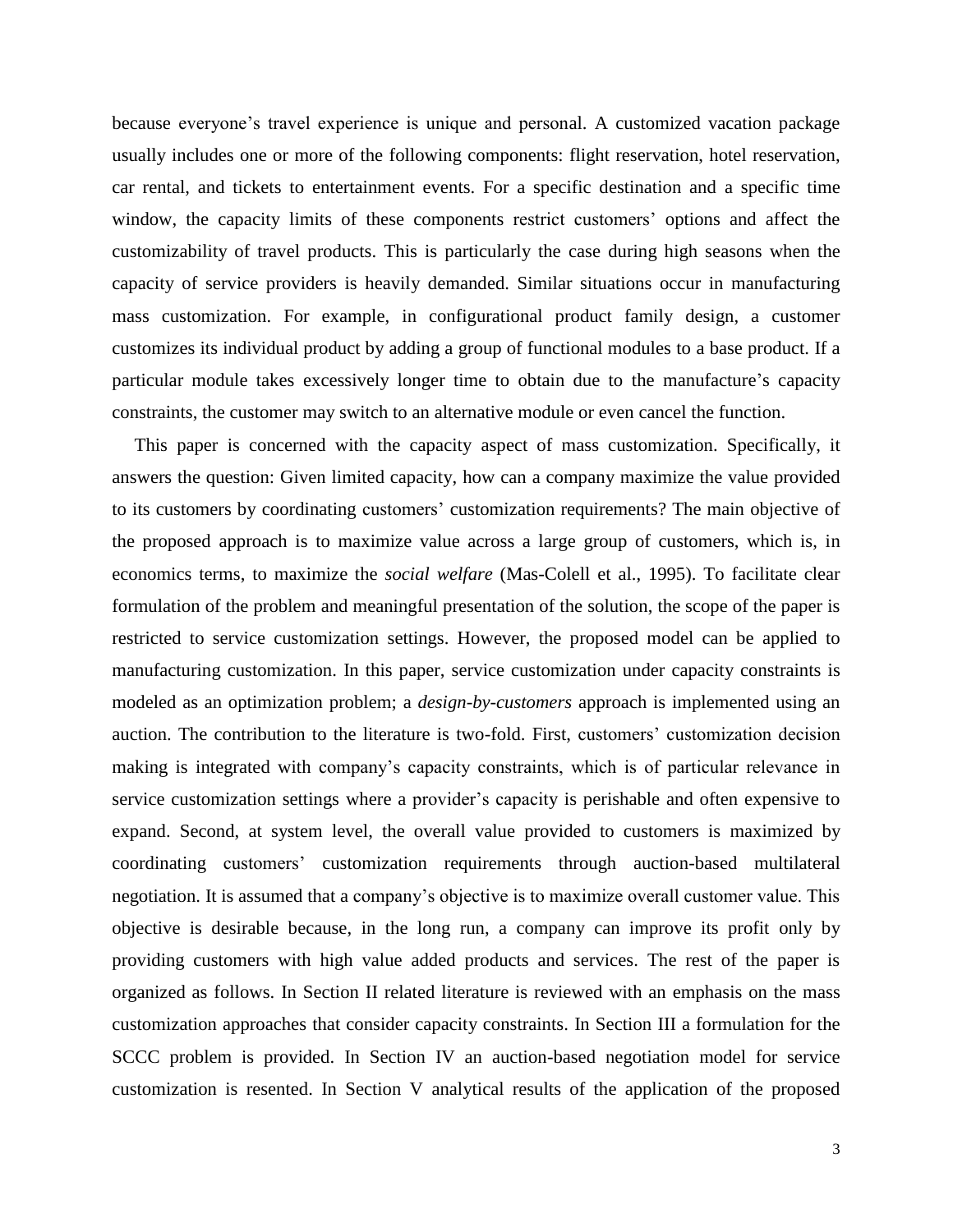model to a special case of the SCCC problem are provided. The performance of the model on general SCCC problem is evaluated through a computational study. Conclusion and future research directions are presented in Section VI.

#### **2. Literature Review**

In mass customization manufacturing, *capacity* constraints are usually addressed from the customization management perspective in the context of manufacturing planning and scheduling. Focus has been placed on managing variety in production planning and using more flexible distributed coordination models for resource allocation (Tseng and Jiao, 2001). Typical distributed coordination models in manufacturing planning and scheduling include agent-based manufacturing (Shen et al, 2006), holonic manufacturing (Guo et al., 1994), holonic-based architecture for process manufacturing (Chokshi and McFarlane, 2008), and market-based mechanisms (Shaw, 1988; Baker, 1991; Lin and Solberg, 1992; Wellman et al, 2001). These distributed coordination models usually have a high level of responsiveness and can be supported by real-time resource availability estimation algorithms (Moses et al., 2008). Given that manufacturing planning and scheduling are usually considered as back-end issues confined within the boundary of the manufacture, in existing mass customization manufacturing approaches, capacity allocation is not explicitly integrated into front-end customer requirement definition and negotiation.

Compared with that in manufacturing sectors, customization research in services is relatively limited. As pointed out in Da Silveira et al. (2001), the lack of studies dealing with mass customization in service operations is perhaps one of the main gaps in the current mass customization literature. Anderson et al. (1997) contend that customizing a firm's offering to meet diverse needs of individual consumers is more important for satisfying service customers than for satisfying consumers of goods. Voss and Hsuan (2009) propose that service customization can be either combinatorial (i.e., the combination of a set of service processes and products to create a unique service) or menu driven (the selection of one or more services from a set of existing services/products to meet customer needs). Central to the combinatorial and menu driven approaches to service customization is the concept of modularity, a building block of modularized service system architecture. It is argued that the service architecture considered as a system at various levels of decomposition is the basis for service customization. Based on the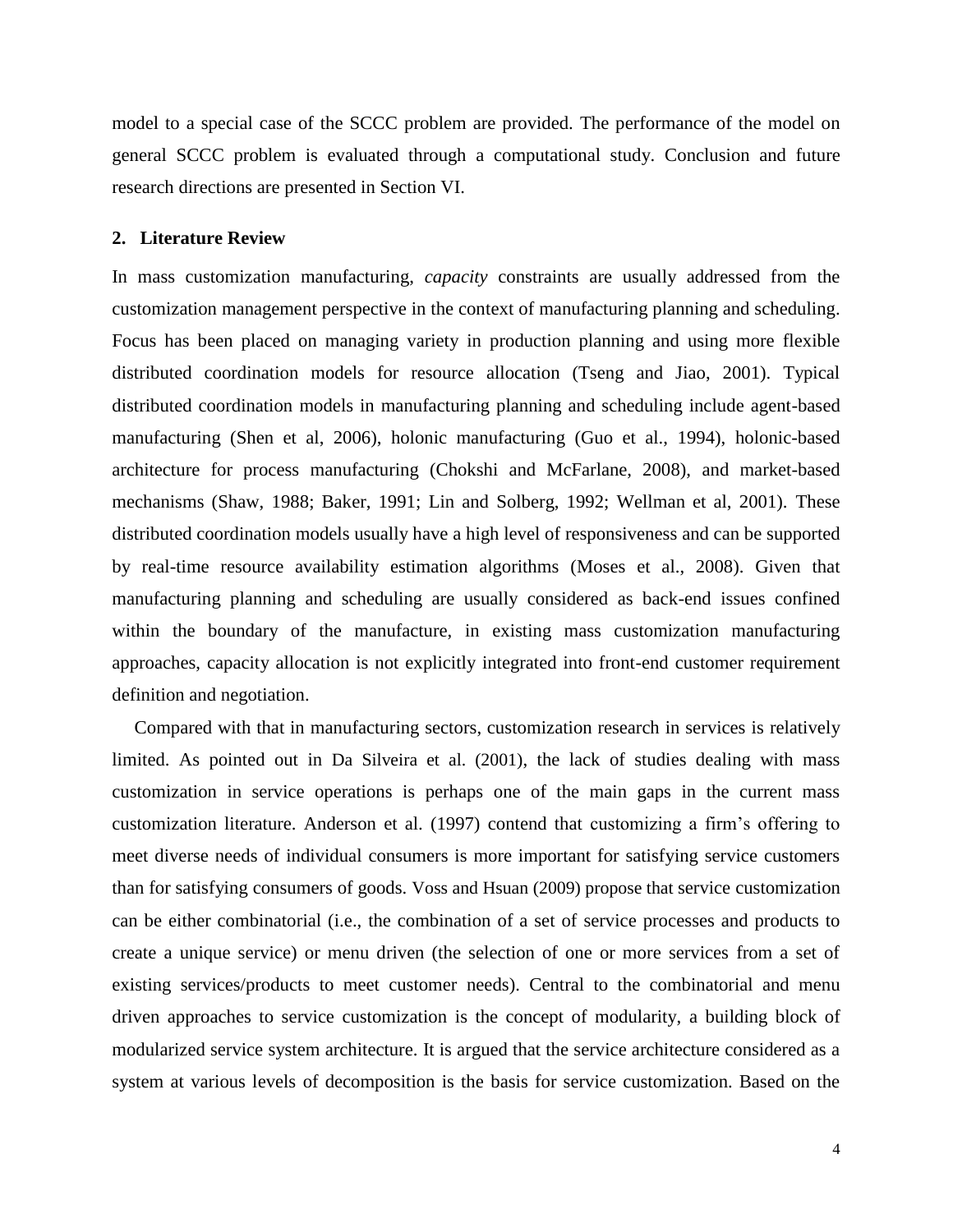concept of modularity and decomposition, Cao et al. (2006) propose an interactive service customization model which allows users to incrementally define the customized service process through a series of operations, including activation of goal decomposition, reusable component selection, and process composition. The on-demand process composition is supported by reusable standardized process components. Another stream of service customization research applies principles from product family design to service development. Moon et al. (2010) develop a module-based service model to represent the relationships between functions and processes in a service and to facilitate customized service design. In their service customization model, a module selection problem for platform design is considered as a strategic modulesharing problem under a collaboration situation. A coalitional game is used to model potential module sharing and determine which modules used in the platform create the most value. Similar to their manufacturing customization counterparts, existing service customization approaches are also "capability-oriented". In addition, they focus more on product modularity and decomposition.

The proposed customization model can be categorized as a *design-by-customers* approach. Tseng and Du (1998) present a two-phased design-by-customers process: customer needs acquisition phase and product design phase. In the customer needs acquisition phase, customers are first informed of the design options in terms of the company's PFA and then asked to prioritize desired product configurations in terms of the value they attach to product attribute levels. Product design phase involves an iterative refinement procedure in which customers can modify the attributes of the product through configuring the available building blocks. The objective of the iterative refinement procedure is to find a good building blocks configuration such that the customer gets a satisfactory utility from the customized product. Different from Tseng and Du (1998), the focus of this paper is rather on the integration of company's producing capacity with product's customizability. It is assumed that the company's capabilities are given and the customers know their value on different configuration of the product options. In addition, the proposed approach is mainly tailored to services customization.

In the extant literature, the most relevant study to the proposed approach is a negotiationbased methodology for custom product co-design proposed by Chen and Tseng (2007). In their paper, a bargaining procedure is proposed to explore and align demand and supply flexibilities. Customers' requirements are treated as a range of negotiable options. The supply side also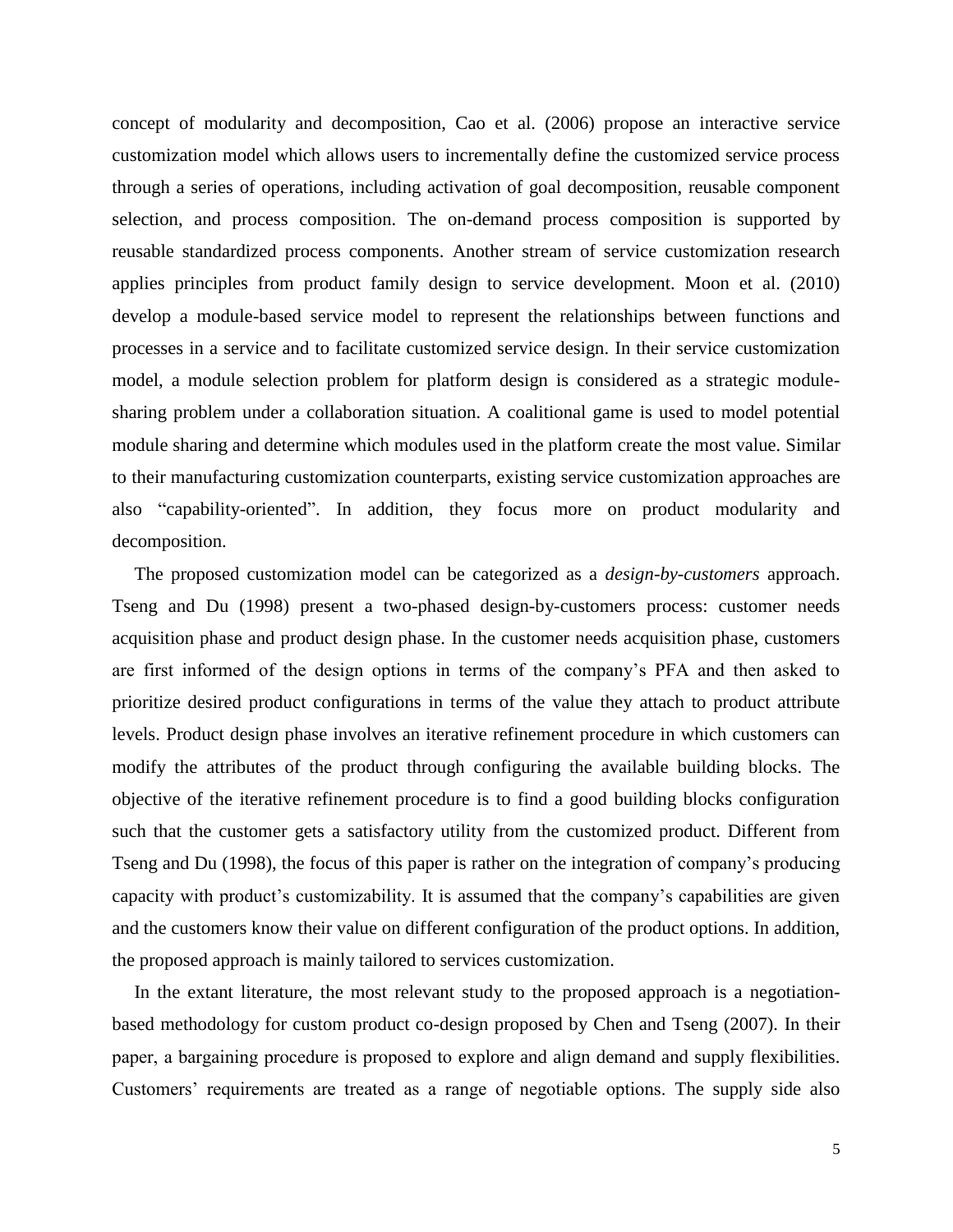exhibits some level of flexibility. Design decision making is taken as distributed and interactive problem solving with each side alternately making offers and counteroffers and collectively searching for mutually satisfactory solutions. Different from our approach, the focus of Chen and Tseng (2007) is on capability (features and attributes) negotiation rather than capacity negotiation. In addition, the negotiation model proposed in Chen and Tseng (2007) is a bilateral negotiation mechanism, whereas in this paper a multilateral model for service capacity negotiation is proposed. Chen and Tseng (2010) also propose an auction-based negotiation approach for procuring customized products. In their approach, after evaluating each proposed solution and assigning a bidding credit based on the solution's value premium, the customer conducts a reverse English auction in which manufacturers bid openly with incrementally lower prices (with product specifications being fixed). The lowest-price bidder will be awarded the contract and receive its bid price plus bidding credit as the final payment. While both Chen and Tseng (2010) and the proposed approach use auctions to address the incentive compatibility issue in a distributed environment, the auction proposed in Chen and Tseng (2010) is a standard single item reverse auction, whereas the proposed model is an iterative combinatorial auction with non-linear and non-anonymous package pricing. The proposed model is suitable for customers whose preferences exhibit complementarity over customized packages. While auctions accommodate complementary preferences have been well studied in the combinatorial auction literature (de Vries and Vohra, 2003), the proposed model is an iterative combinatorial auction specifically designed for service mass customization. The properties of the model and its effectiveness under various levels of product customizability have also been analyzed. Blecker et al. (2004) propose an auction-based framework for variety formation and steering in mass customization. In their approach, the main product building blocks are modeled as autonomous rational agents participating in an auction market where they compete by bidding to form product variants. To ensure their self-preservation, agents have to compute suitable bidding strategies with the best chances to meet customers' requirements. This is a distributed coordination model aiming at matching the company's capability with customer's requirements.

Travel package auctions have become one of the most popular service auctions on the Internet. Pre-packaged vacations are sold in travel auction websites, including eBay Travel [\(http://www.ebay.com\)](http://www.ebay.com/), Luxury Link [\(http://www.luxurylink.com\)](http://www.luxurylink.com/), and Sky Auction [\(http://www.skyauction.com\)](http://www.skyauction.com/). Some of these websites allow customers to select their own travel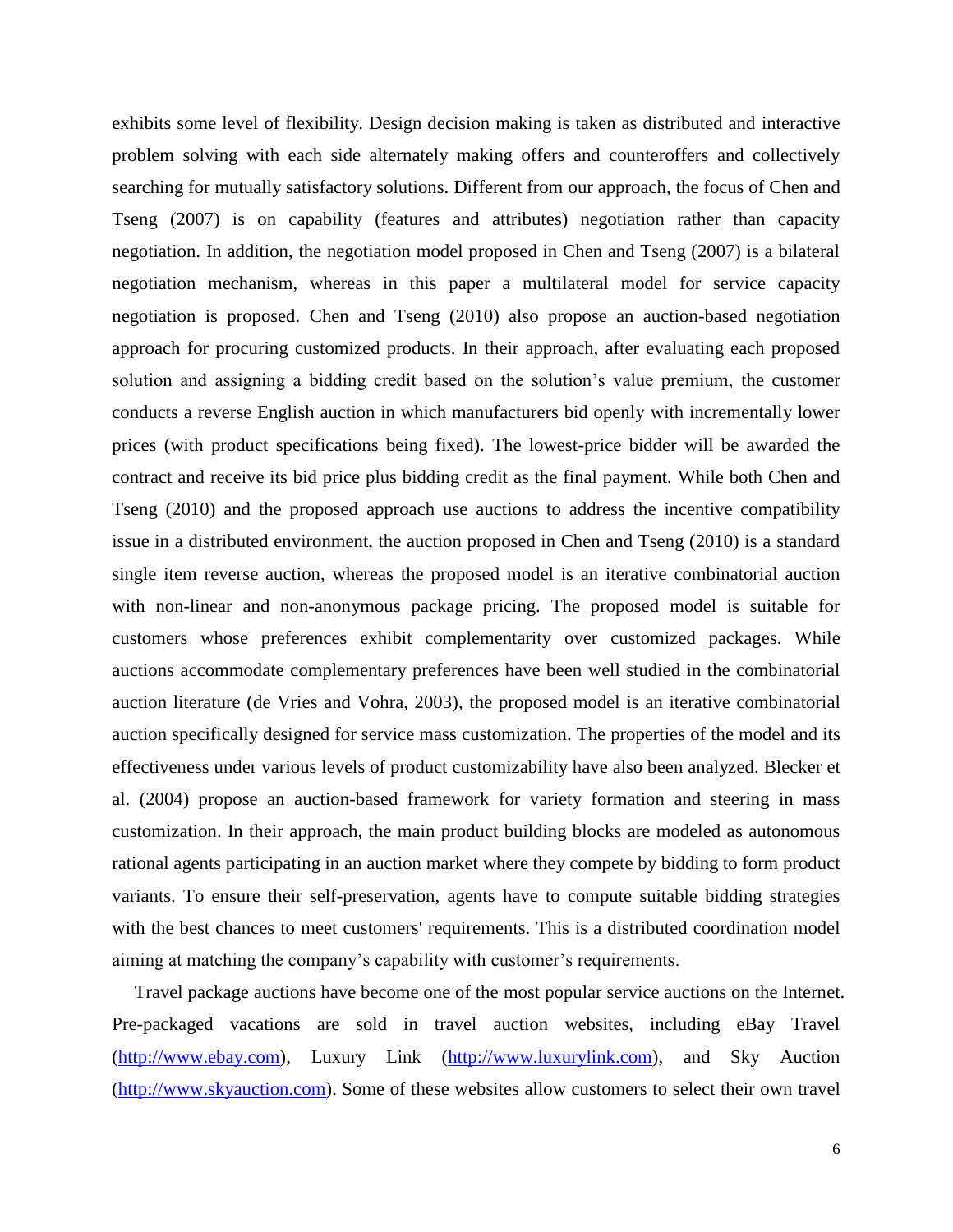date ranges. Different from our auction-based customization model, existing online travel auctions usually do not provide the flexibility of bidding for a customized package.

## **3. Service Customization under Capacity Constraints**

This section provides a formulation of the SCCC problem which consists of a group of customers and a service provider. Customers want to customize the service products. To provide a common design domain, the provider is assumed to adopt a configurational product family design approach (Du *et al*., 2001; Ulrich, 1995) such that it can present its capabilities in the form of a set of building blocks (services). Customers can customize the product by choosing a base product (a pre-defined group of services) and adding optional services according to their preferences. A customized product is a package of services chosen by a customer. For example, a vacation package can include transportation services, accommodation services, and additional entertainment activities. For a provider, a service has a capacity limit which is defined as the number of customers the service can accommodate during a specified time window. For each package of services, the customer attaches a *value* to it. This paper follows the *private value model* introduced by Vickrey (1961). According to the private value model, a customer has a value for each package, and this value does not depend on other customers' private information. A customer's payoff is linear in the customer's valuation of the package and the price paid for it. To maintain a positive payoff, the customer is willing to pay up to their value to obtain the package. It is important to note that a customer's value is fixed and hence not a function of the price paid for a package. However, a customer's payoff decreases when the price of the package increases.

Formally, the SCCC problem consists of a set of  $n$  customers and a set of  $m$  services. A customer can configure its service package by selecting a group of services. A service package has to include a pre-configured set of services, that is, the *base configuration*, denoted  $\overline{S}$ . For service *i*, its capacity is limited by *capacity*(*i*). Let  $E_i$  be the set of service packages which are acceptable by customer  $j$  (i.e., *feasible packages*) and  $E$  be the union of the sets of acceptable service packages from all customers,  $E = \bigcup_{j=1...n} E_j$ . Let  $v_j(B)$  be the value of customer attached to the service package  $B \in E$ .  $v_i(B) > 0$  if  $B \in E_i$ ;  $v_i(B) = 0$  otherwise. Let  $x_i$ if the package  $B \in E$  is allocated to customer *j* and zero otherwise. The SCCC problem involves the selection of a set of service packages for customers such that the service provider's capacity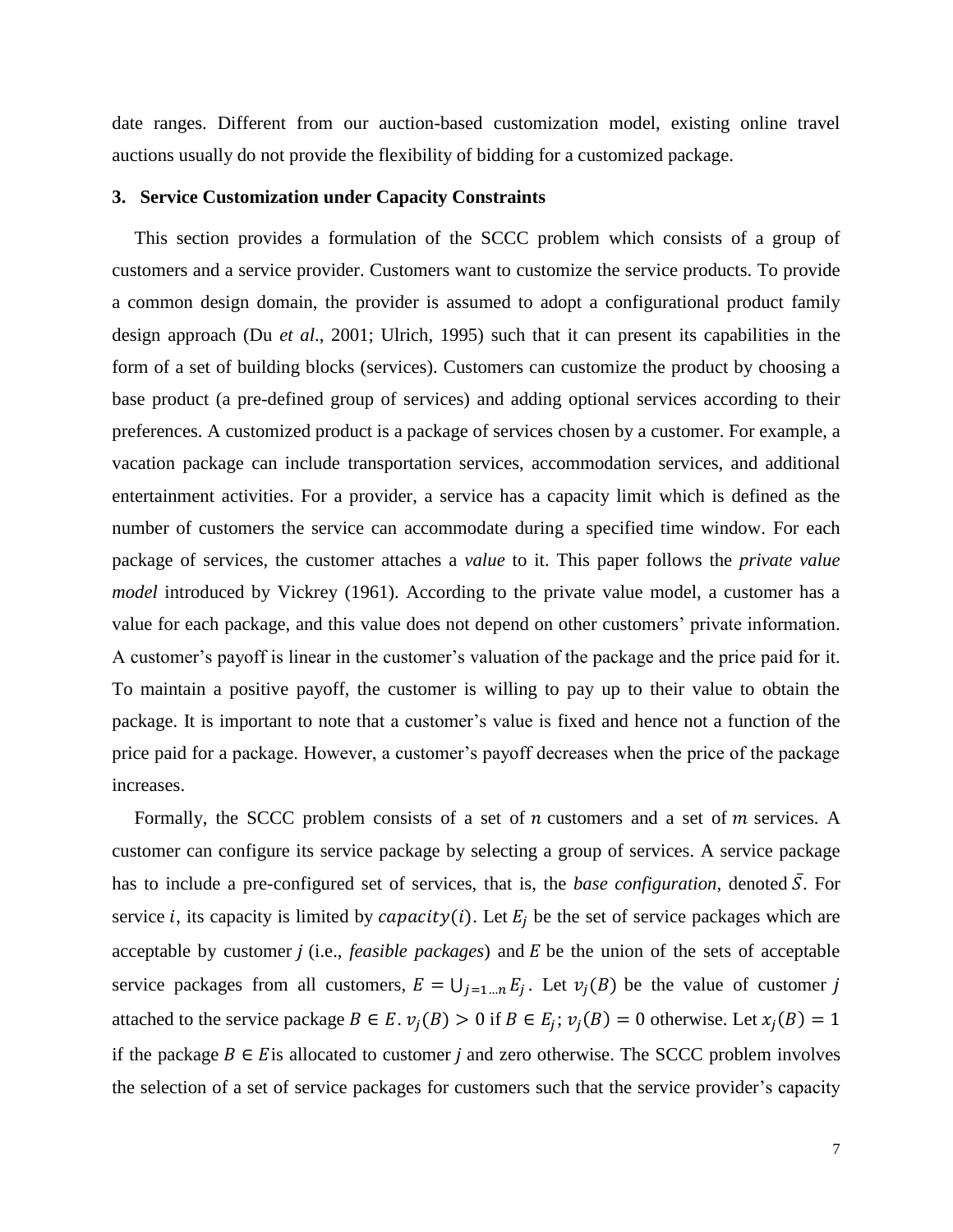constraints are respected and, at the same time, the sum of customer value (social welfare, in terms of microeconomics) derived from the selected packages is maximized. The problem can be formulated as the following integer programming.

$$
\max \sum_{j=1}^{n} \sum_{B \in E} x_j(B) v_j(B)
$$
\n
$$
\text{subject to}
$$
\n
$$
\sum_{B \in E} x_j(B) \le 1, \quad j = 1, \dots, n \tag{1}
$$
\n
$$
\sum_{B \ni} \sum_{j=1}^{n} x_j(B) \le \text{capacity}(i), \quad i = 1 \dots m \tag{2}
$$
\n
$$
\sum_{B \in E} x_j(B) = \sum_{B \in E_j} x_j(B), \quad j = 1, \dots, n \tag{3}
$$
\n
$$
\sum_{B \in E} x_j(B) = \sum_{B \supseteq S} x_j(B), \quad j = 1, \dots, n \tag{4}
$$
\n
$$
x_j(B) = \{0,1\}, \quad B \in E, \quad j = 1, \dots, n \tag{5}
$$

Constraints (1) ensure that a customer can only obtain one service package. Constraints (2) ensure that the allocation of a service to customers does not exceed the capacity limit of the service provider. The set of constraints (3) ensure that if a package is assigned to a customer, it must belong to the set of product configurations acceptable by the customer. These constraints prevent the provider from assigning customers packages which they are not willing to accept. Constraints (4) enforce the selection of the base configuration in each awarded packages. Constraints (5) are a set of integer constraints. The provider's SCCC problem is NP-hard as stated in the following theorem.

**Theorem 1:** *The problem of service customization under capacity constraints (SCCC) is NPhard.*

**Proof:** To show that SCCC is NP-hard, consider a special case in which  $E_i = E$  for all  $j = 1, \dots n$  and  $\overline{S} = \phi$ . In this case, Constraints (3) and Constraints (4) always hold. The relaxed model is a set packing problem, which is NP-complete (Karp, 1972). It follows that, as a general case, SCCC problem is NP-hard■.

The SCCC is an integer programming model which takes customer value as input. The key question to be asked here is how the value which each customer assigns to the package can be obtained. The way of computing value from product configurations can be customer specific. One approach suggested by Tseng and Du (1998) is to use methods designed to measure consumer preferences in marketing research, such as conjoint analysis (IntelliQuest, 1990). Conjoint analysis assumes that a product could be described as vectors of attributes, and each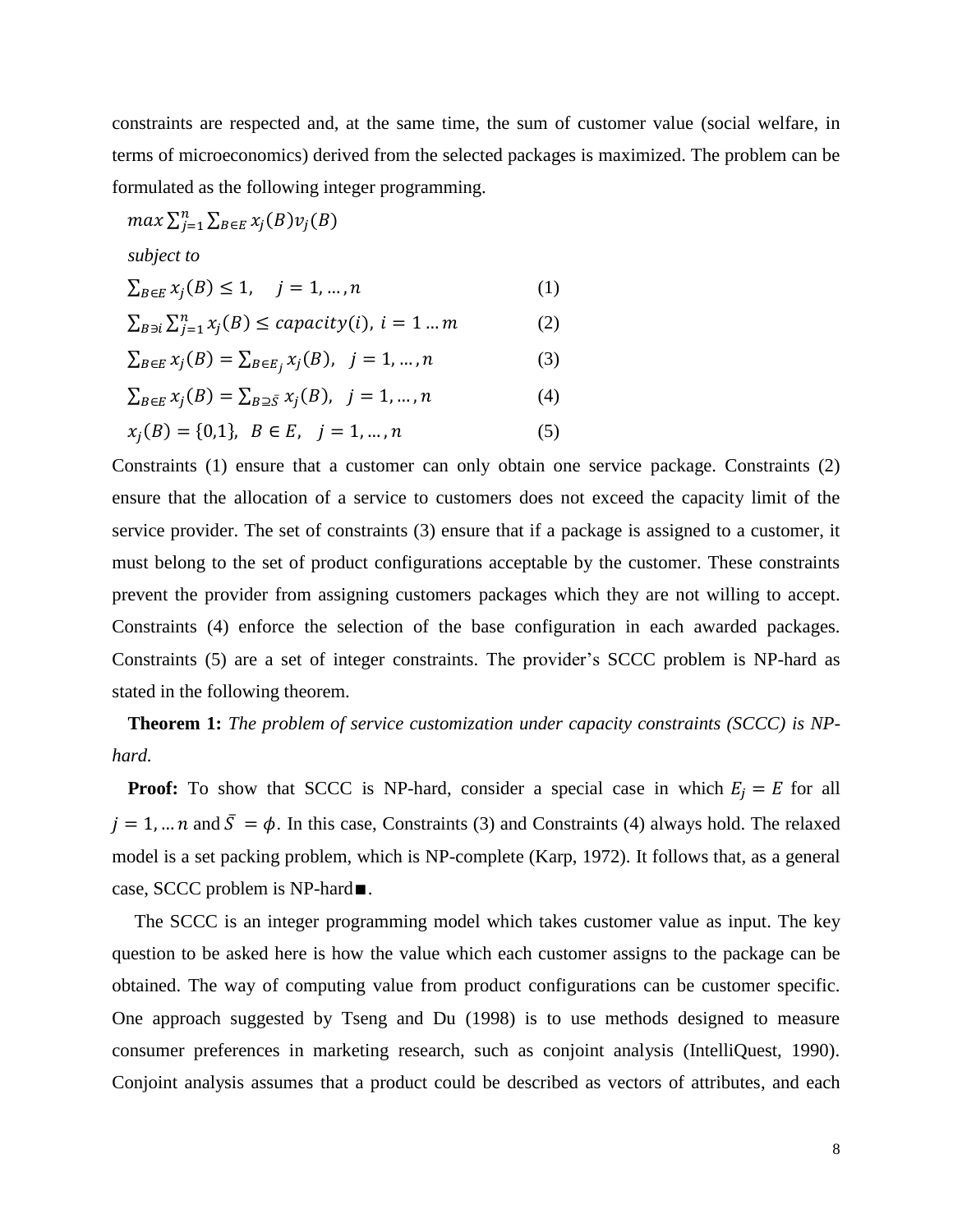attribute can include several discrete levels. To apply conjoint analysis to SCCC, each service is modeled as an attribute and the discrete levels of attributes are restricted to 1 (service included) and 0 (service not included). As SCCC requires customers' complete valuation on all feasible packages, computing value for each and every configuration may become impractical when the space of feasible packages becomes large. Although customers can determine the value of feasible packages, they may be reluctant to report the value back to the service provider because, by the definition of private value model, value is the highest price that a customer is willing to pay for a given package. In many cases, these prices are sensitive private information. The following section proposes an auction-based service customization model which computes high quality solutions to SCCC without requiring valuations from customers.

#### **4. The Auction-Based Service Customization Model**

Auctions have long been considered as an effective way of allocating limited resources to competing users and of discovering market prices for products and services. In recent years, the pervasive inter-connectivity provided by the Internet has made auctions a popular mechanism that directly links the capacities of service providers with end customers. The proposed auction is a price mechanism in which a provider coordinates the customization requirements among its customers by adjusting the prices of service packages. In this section, the design of the auction is first described and then a worked example is presented to demonstrate the application of the auction to travel package customization. We also discuss important incentive and implementation considerations of the auction design in this section.

#### **4.1. The Auction Model**

The auction is designed as an iterative bidding procedure. A customer's bid is represented as a price-package pair (package, bidding price), where package is the set of services that the customer wants and the *bidding price* is the price that the customer is willing to pay for the services to be delivered. The bidding price is customer-dependent. A non-anonymous price structure, in which there is no common public price for a package, is deployed in the model. This structure allows the provider to price the same package differently for different customers, which is a common practice in many service industries. The bidding procedure consists of four components, namely initialization, availability update and bidding, termination checking, and winner determination.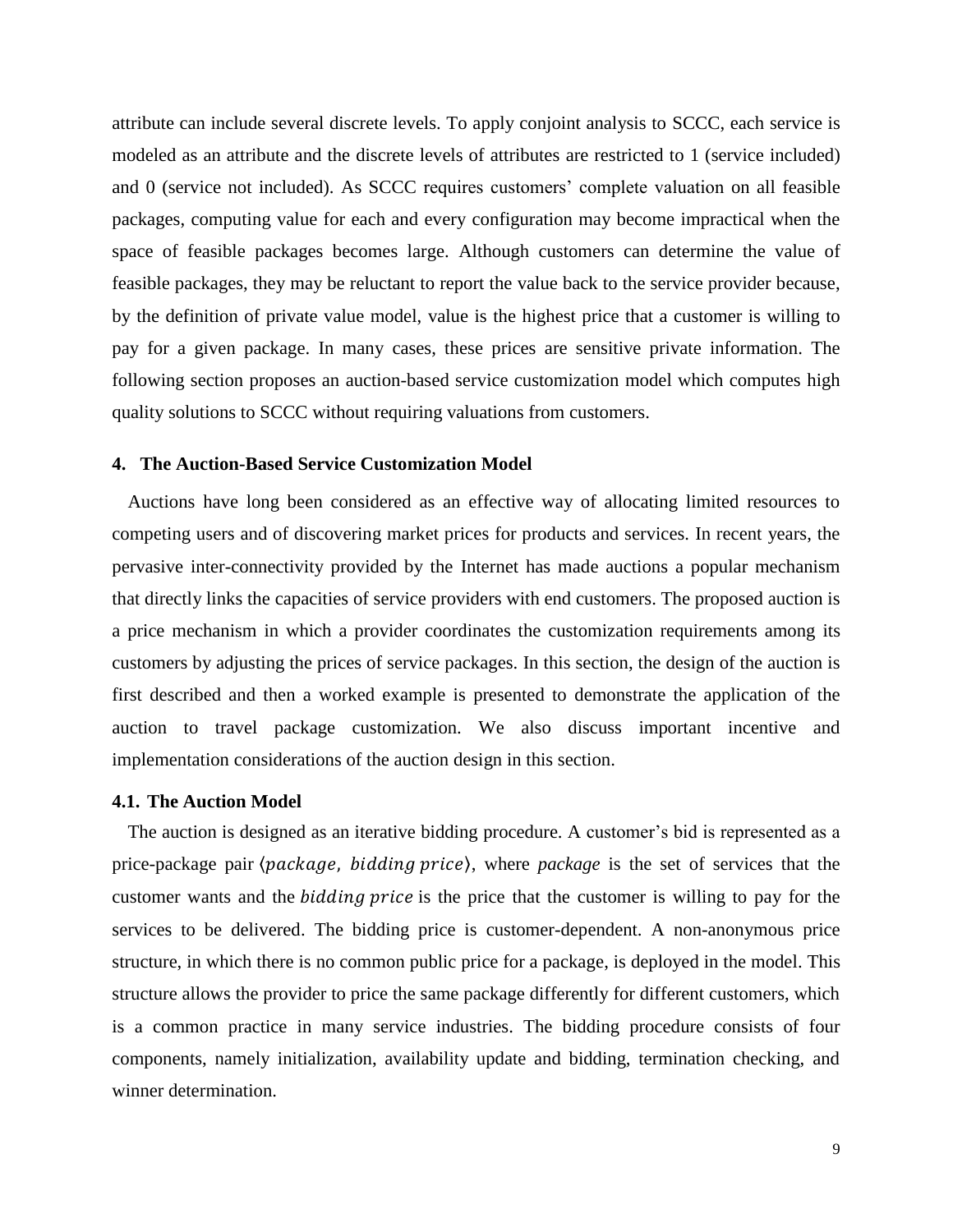## **4.1.1. Initialization**

Before the bidding starts, the provider presents to the customers the set of available services and the base configuration that must be included in a customized package. Customers compute their respective sets of feasible packages  $E_i$ . For each package in  $E_i$ , the customer computes their value attached to it. The provider usually has a reservation price for each of the packages, which is the lowest price that the package can be bought. The initial bidding price for a package is set to be equal to its reservation price. If the reservation prices are unknown to the customers as in some online auctions, the initial bidding prices are set to zero. Knowing the values and initial bidding prices of packages in their  $E_i$ , a customer computes the payoff of each package. As explained previously, under the private value model, a customer's payoff for a package is the difference between their value and the bidding price. To maintain a positive payoff, the customer is willing to pay up to their value to get the package. After obtaining payoffs of their feasible packages, the customer selects the package with the highest payoff (breaking ties randomly) as their first package to bid.

# **4.1.2. Price Update and Bidding**

At the beginning of round  $t (t > 1)$ , customers need to update their bidding prices for the packages submitted at round  $t - 1$ , based on the provisional allocation determined at round  $t-1$ . If a customer's bid was not awarded in the provisional allocation at round  $t-1$ , the customer has three price updating options at round t: (1) it can increase its bidding prices by  $\varepsilon$  on the package it bid for at round  $t - 1$  or rounds before  $t - 1$ , where  $\varepsilon$  is the minimum price increment imposed by the provider. Since customers are assumed to be rational in maximizing their payoffs, they, in general, do not bid with an increment more than  $\varepsilon$ ; (2) it can also keep the bidding prices unchanged (taking an  $\varepsilon$  discount). However, if a customer takes this  $\varepsilon$  discount, the provider will consider the customer has entered into *final bid status* and the customer is forbidden from increasing the bidding prices on any of its packages in future rounds; and (3) the customer can, of course, withdraw from bidding. If a customer is included in the provisional allocation at round  $t - 1$ , it can keep its bidding price unchanged at round t. That is, it is allowed to repeat the same bids at round  $-1$ . However, the bidding procedure does not prevent the customer from entering a higher bid.

After updating bidding prices, a customer needs to compute its set of payoff maximizing packages based on the updated bidding prices. In computing such a set, a customer  $j$  solves a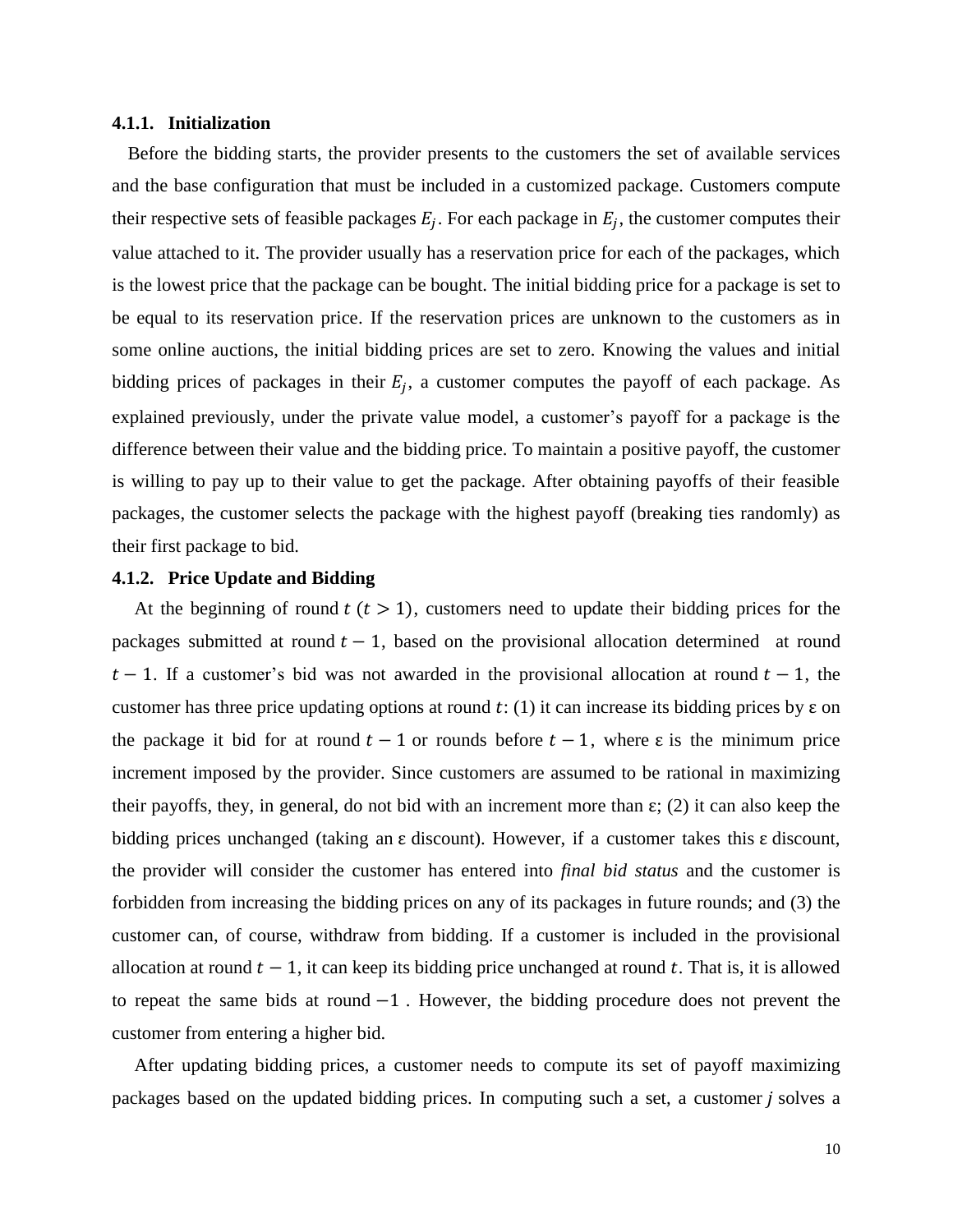maximization problem  $max_{B\in E_i}[v_i(B) - p_i^t(B)]$  and obtains the set of packages that equally maximizes the payoff, where  $p_i^t(B)$  is the bidding price for B at round t. That is, for any two packages B and B' in the payoff maximizing set,  $v_i(B) - p_i^t(B) = v_i(B') - p_i^t(B')$ . After obtaining the set of payoff maximizing packages, the customer randomly picks one and submits it to the provider with the updated bidding price. If a customer has entered into final bid status, it is no longer allowed to increase its bidding price. However, the customer can repeat its final bid in future rounds until termination. The purpose for this *final bid repeating* arrangement is to boost the provider's revenue. During the iterative bidding process, some bids can be temporarily "excluded" from the provisional allocation by a particular combination of allocation constraints and resource requirements from other bids with higher combined value. After several rounds, that particular combination may have changed to allow the space for previously excluded bids to be included in the allocation. However, without final bid repeating, those bids will not be submitted again if their valuations have been reached during the "excluded" periods. Therefore, they would not be included, even though capacity becomes available for them in subsequent provisional allocations.

#### **4.1.3. Bids Screening and Termination**

After bids are received from the customers, the provider first screens out invalid bids. Those bids will not be considered in the following winner determination procedure. Invalid bids are defined as having (1) any bidding price for a package which is below the highest bidding price for that same package received in previous rounds, (2) increased prices from customers who have already declared their final bidding status in previous rounds, and (3) packages which do not contain the base configuration or violate other configuration rules.

The provider then checks the termination condition against the valid bids. The bidding terminates if there are no price updates for all valid bids in the current round. That is, all customers that bid in the last round have repeated their bids. After the bidding terminates, the provider implements the final allocation and the customers pay their bidding prices. If the termination condition is not satisfied, the provider will take the set of valid bids as input and solve the winner determination model. After winner determination, the auction goes back to price update and bidding stage.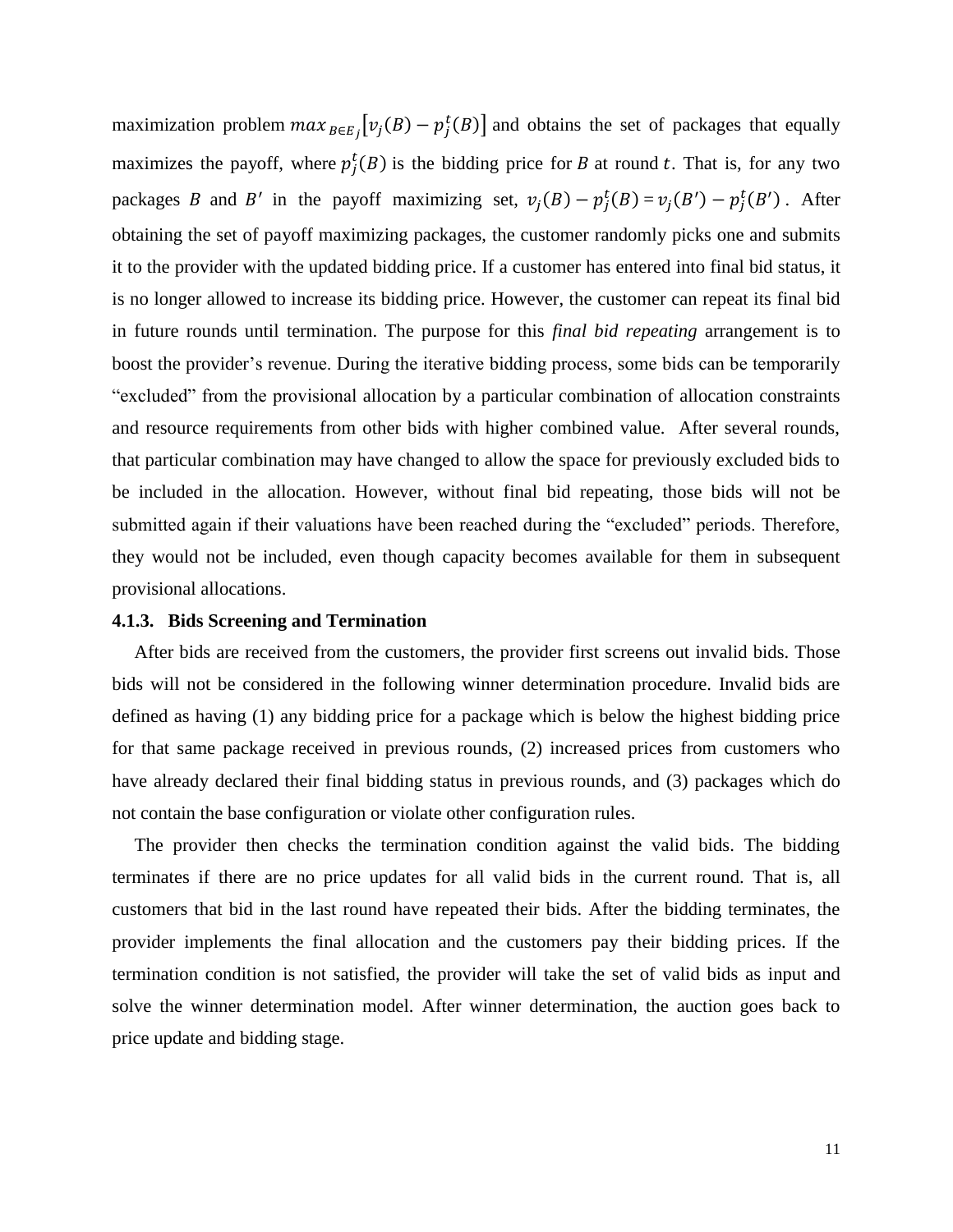#### **4.1.4. Winner Determination**

The provider needs to compute a new provisional allocation in each round as long as the bidding is not terminated. The winner determination model is to select a subset of the bids submitted by customers such that the overall bidding price of the provisional allocation is maximized and the capacity constraints of the provider are not violated. Let  $N<sup>t</sup>$  be the set of customers submitted their bids at round t and  $p(B_i^t)$  be the bidding price of  $B_i^t$ , where  $B_i^t$  is the package submitted by customer *j* at round  $t, j \in N^t$ . Let  $Z_i = 1$  if customer *j* wins and otherwise. The winner determination model can be expressed using the following integer programming.

$$
\max \sum_{j \in N^t} Z_j p(B_j^t)
$$
\n
$$
subject to
$$
\n
$$
\sum_{\substack{j \in N^t}} Z_j \leq capacity(i), \ i = 1 \dots m \tag{6}
$$
\n
$$
B_j^t = i
$$
\n
$$
Z_j = \{0, 1\}, \ j \in N^t \tag{7}
$$

Constraints (6) ensure that the bids awarded in a provisional allocation do not violate the provider's capacity constraints. Constraint (7) is a set of integer constraints.

The winner determination problem is a general form of the set packing problem which is NPhard. In this paper, we use the commercial optimization package ILOG CPLEX 10.2 to solve it. Although winner determination problems in combinatorial auctions are in general NP-hard, many of them can be solved quickly by modern optimization algorithms to fairly large sizes. It is reported in Andersson et al. (2000) that CPLEX 6.5 performs very well in terms of running time for many of the common winner determination problem benchmarks distributions. The solving speed is comparable to the special-purpose winner determination algorithms, such as those in Fujishima et al. (1999) and Sandholm (2002). It is also shown in Sandholm et al. (2005) that some winner determination distributions with thousands of bids in an instance can be solved by CPLEX 8.0 within a couple of seconds. Our experiments in Section 5.2 also confirm that CPLEX 10.2 can quickly solve the SCCC problem instances with 1000 customers. However, for some problems with more domain specific constraints, such as those in Wang et al. (2009), CPLEX is much slower (an order of magnitude on average) than specially designed algorithms.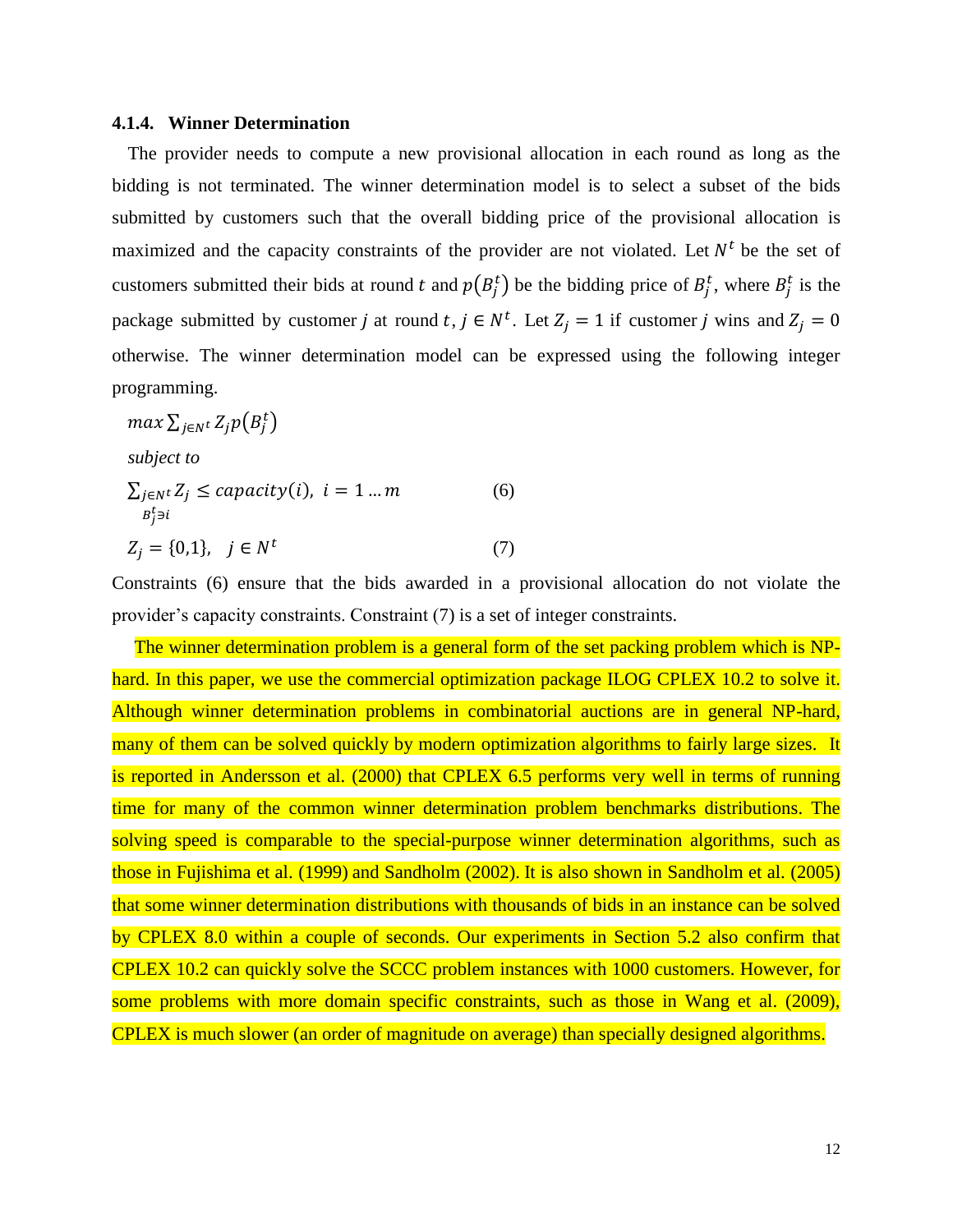#### **4.2. A Worked Example**

In this subsection a worked example in a travel package customization setting is presented to demonstrate the application of the auction-based customization model. Suppose a travel agency offers "build your own package" tool for its customers to customize their vacation packages for a 7-day holiday season at a popular destination. Customers should travel to the destination on Day 1 and return on Day 7. The agency offers a list of travel components including flight reservation, hotel reservation, car rental, and tickets to entertainment events. There are multiple services for each of the components to accommodate various customer preferences. For example, Departure Ticket (DT) can be scheduled in the morning (DT-1), afternoon (DT-2), or evening (DT-3). For illustrative purposes, an example of an unrealistically small number of customers (five customers) is designed. In table 1 available services and their respective capacity are summarized. Table 2 shows customers' feasible packages and their valuations on them, where B(a, b) represents the feasible package b from customer a. Customer value is generated using the method described in the computational study section (Section 5.2.1). The base configuration includes one and only one service of each of the components DT, RT, and HL. Customers can have one to five services from the component ET. To limit the number of rounds of bidding, high reservation prices are set for the packages (see Table 2). Submitted bids, provisional allocation, provider's revenue, and customer's value at each round of bidding are summarized in Table 3.  $\varepsilon$ is set to be 5. The auction terminates at round 12 with overall customer value at 7370. Compared with the optimal value 7790, the auction reaches 95% efficiency in this example. The sum of the prices paid by customers (i.e., provider revenue) is 7240, which is close to the overall solution value due to competition among customers. The provisional allocations along the bidding process manifest the heuristic search guided by the changing package bidding prices.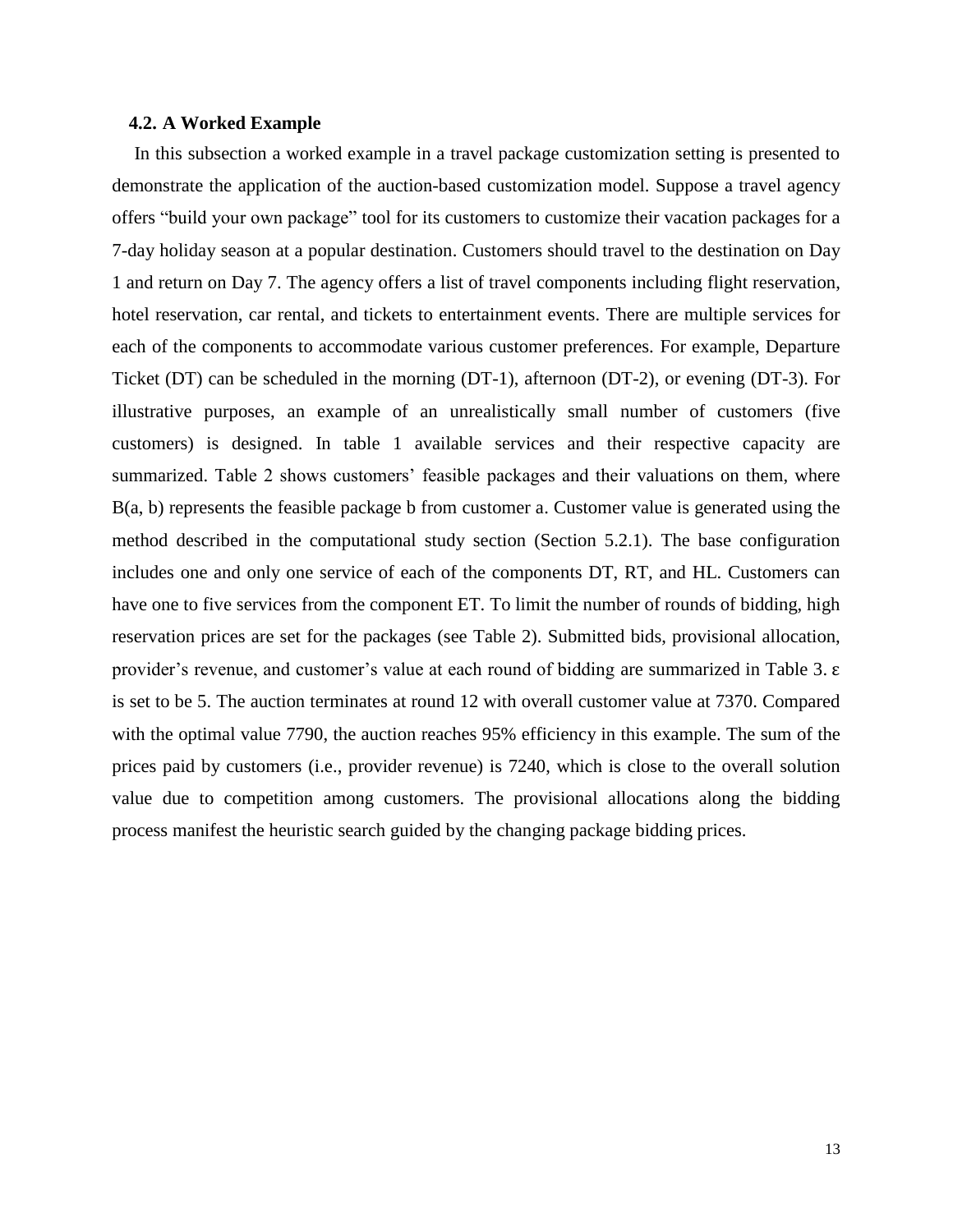|  | Table 1 Summary of service capacity |  |  |
|--|-------------------------------------|--|--|
|  |                                     |  |  |

| Service ID | Service Description                        | Capacity       |
|------------|--------------------------------------------|----------------|
| $DT-1$     | Departure Ticket in the morning of Day 1   | 3              |
| $DT-2$     | Departure Ticket in the afternoon of Day 1 | 2              |
| $DT-3$     | Departure Ticket in the evening of Day 1   | 2              |
| $RT-1$     | Return Ticket in the morning of Day 7      | $\overline{2}$ |
| $RT-2$     | Return Ticket in the afternoon of Day 7    | $\overline{2}$ |
| $RT-3$     | Return Ticket in the evening of Day 7      | 3              |
| $HL-1$     | First-class hotel                          | 1              |
| $HL-2$     | Second-class hotel                         | 3              |
| $HL-3$     | Motel                                      | $\overline{2}$ |
| $ET-1$     | Sporting event ticket                      | 2              |
| $ET-2$     | Performing arts ticket                     | $\overline{2}$ |
| $ET-3$     | Museum ticket                              | 3              |
| $ET-4$     | Cruise trip ticket                         | 3              |
| $ET-5$     | Fine dining ticket                         | $\overline{2}$ |

Table 2 Customers' feasible packages and corresponding reservation prices and value

| Customer | Feasible Packages                                                 | Reservation Price (\$) | Value $(\$)$ |
|----------|-------------------------------------------------------------------|------------------------|--------------|
|          | $B(1,1) = \{ "DT3" "RT3" "HL3" "ET2" "ET3" \}$                    | 1410                   | 1445         |
| Cus#1    | B (1,2) = {"DT2" "RT1" "HL1" "ET1""ET3" "ET4" "ET5" }             | 2200                   | 2250         |
|          | $B(1,3) = \{ "DT3" "RT2" "HL2" "ET4" \}$                          | 1830                   | 1870         |
|          | $B(2,1) = \{ "DT1" "RT3" "HL1" "ET1" "ET2" \}$                    | 2120                   | 2145         |
| Cus#2    | $B(2,2) = \{ "DT1" "RT1" "HL1" "ET1" "ET4" "ET5" \}$              | 2320                   | 2360         |
|          | B (2,3) = {"DT3" "RT3" "HL2" "ET1" "ET3""ET4" }                   | 2060                   | 2085         |
| Cus#3    | B (3,1) = {"DT3" "RT3" "HL1" "ET1" "ET2" "ET3" "ET5"}             | 2210                   | 2235         |
|          | B (3,2) = {"DT1" "RT2" "HL1" "ET1" "ET3""ET4" }                   | 2360                   | 2370         |
| Cus#4    | B (4,1) = $\overline{$ ("DT2" "RT1" "HL3" "ET1""ET2" "ET3" "ET4"} | 1660                   | 1695         |
|          | $B(4,2) = \{ "DT2" "RT1" "HL2" "ET1" "ET3" \}$                    | 1730                   | 1740         |
| Cus#5    | $B(5,1) = \{ "DT3" "RT3" "HL2" "ET5" \}$                          | 1610                   | 1660         |
|          | B (5,2) = {"DT1" "RT3" "HL1" "ET1" "ET3" "ET4" "ET5"}             | 2360                   | 2375         |
|          | $B(5,3) = \{ "DT2" "RT2" "HL1" "ET2" "ET4" "ET5" \}$              | 2130                   | 2135         |
|          | $B(5,4) =$ {"DT3" "RT3" "HL3" "ET3" "ET5"}                        | 1290                   | 1295         |
|          | $B(5,5) = \{ "DT1" "RT3" "HL2" "ET3" "ET4" \}$                    | 1910                   | 1945         |

Table 3 Submitted bids, provisional allocation, provider's revenue, and customer's value at each round of bidding

| Round<br># | <b>Submitted Bids</b>                                | <b>Provisional Allocation</b>                | Provider<br>Revenue (\$) | Customer<br>Value (\$) |
|------------|------------------------------------------------------|----------------------------------------------|--------------------------|------------------------|
|            | $B(1,2)$ , $B(2,2)$ , $B(3,1)$ , $B(4,1)$ , $B(5,1)$ | B(2,2), B(4,1), B(5,1)                       | 5590                     | 5715                   |
| 2          | $B(1,2)$ , $B(2,2)$ , $B(3,1)$ , $B(4,1)$ , $B(5,1)$ | B(2,2), B(4,1), B(5,1)                       | 5590                     | 5715                   |
| 3          | $B(1,2)$ , $B(2,2)$ , $B(3,1)$ , $B(4,1)$ , $B(5,1)$ | B(2,2), B(4,1), B(5,1)                       | 5590                     | 5715                   |
| 4          | $B(1,3)$ , $B(2,2)$ , $B(3,1)$ , $B(4,1)$ , $B(5,1)$ | B(1,3), B(2,2), B(5,1)                       | 5760                     | 5890                   |
| 5          | $B(1,3)$ , $B(2,2)$ , $B(3,2)$ , $B(4,1)$ , $B(5,1)$ | B(1,3), B(3,2), B(5,1)                       | 5800                     | 5900                   |
| 6          | $B(1,3)$ , $B(2,2)$ , $B(3,2)$ , $B(4,1)$ , $B(5,1)$ | B(1,3), B(3,2), B(5,1)                       | 5800                     | 5900                   |
| 7          | $B(1,3)$ , $B(2,2)$ , $B(3,2)$ , $B(4,1)$ , $B(5,1)$ | B(1,3), B(3,2), B(5,1)                       | 5800                     | 5900                   |
| 8          | $B(1,3)$ , $B(2,1)$ , $B(3,2)$ , $B(4,1)$ , $B(5,1)$ | $B(1,3)$ , $B(2,1)$ , $B(4,1)$ , $B(5,1)$    | 7240                     | 7370                   |
| 9          | $B(1,3)$ , $B(2,1)$ , $B(3,1)$ , $B(4,1)$ , $B(5,1)$ | $B(1,3)$ , B $(2,1)$ , B $(4,1)$ , B $(5,1)$ | 7240                     | 7370                   |
| 10         | B (1,3), B (2,1), B (3,2), B (4,1), B (5,1)          | $B(1,3)$ , $B(2,1)$ , $B(4,1)$ , $B(5,1)$    | 7240                     | 7370                   |
| 11         | $B(1,3)$ , $B(2,1)$ , $B(3,1)$ , $B(4,1)$ , $B(5,1)$ | $B(1,3)$ , $B(2,1)$ , $B(4,1)$ , $B(5,1)$    | 7240                     | 7370                   |
| 12         | $B(1,3)$ , $B(2,1)$ , $B(3,1)$ , $B(4,1)$ , $B(5,1)$ | $B(1,3)$ , $B(2,1)$ , $B(4,1)$ , $B(5,1)$    | 7240                     | 7370                   |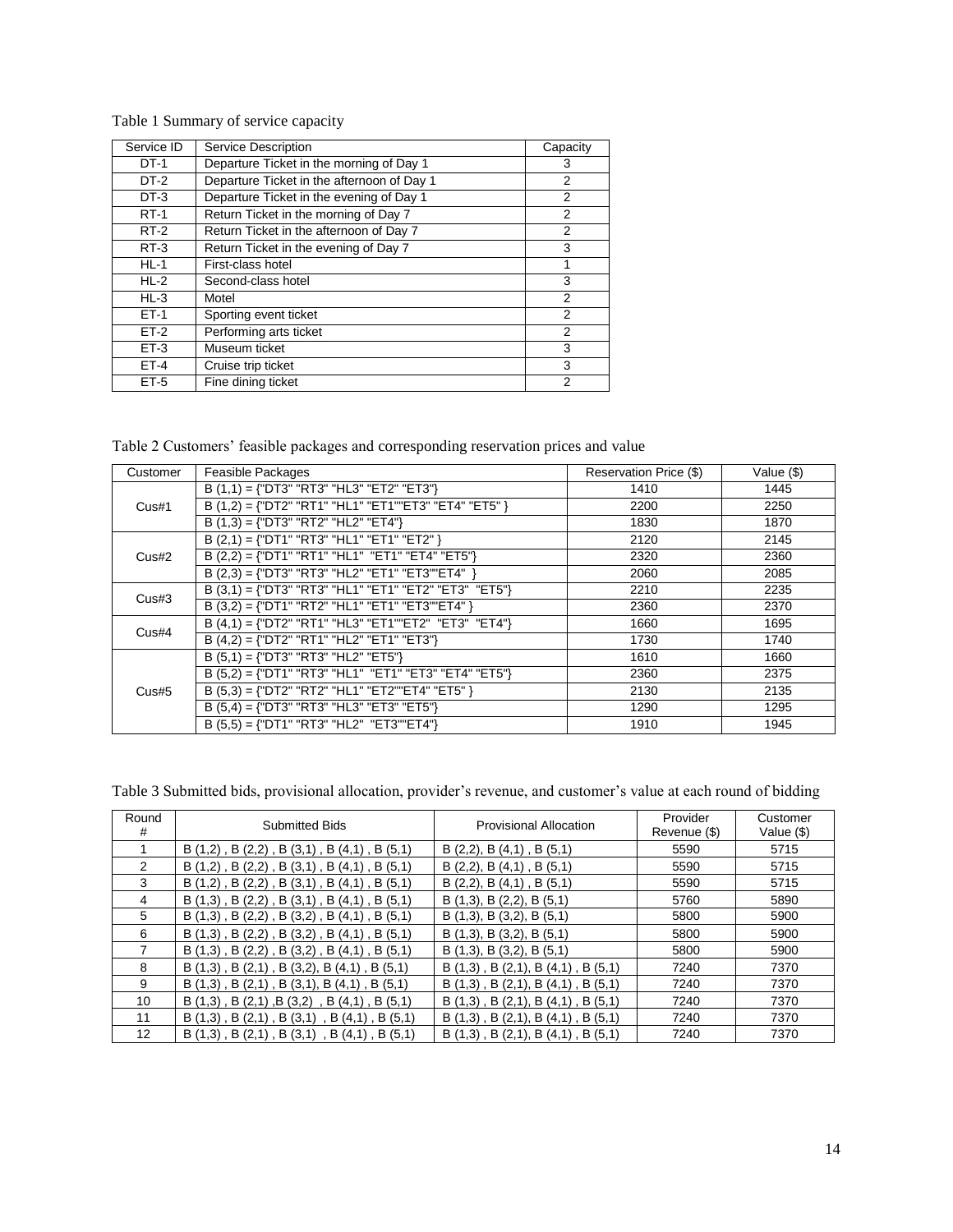# **4.3. Implementation Considerations**

The efficiency of auctions largely depends on the level of competition among customers. While the Internet provides pervasive accessibility to virtually any electronic market, customers may come at different time. To aggregate demand and facilitate competition, Internet auctions usually span a couple of days or even longer. Customers can enter the auction and place bids at any time before the auction ends. To spare customers the trouble of continuously monitoring the bidding process and repeatedly placing their bids, Internet auctions allow bidders to provide direct value information to an automated bidding agent called proxy agent which bids on the behalf of customer.

In the proposed iterative auction for SCCC, a proxy agent needs to manage a set of feasible packages of the customer and decides which package to submit, at which round, and at what price. Thus, the customer should inform the agent its value on each of the feasible packages. In the meantime, the agent should be equipped with the algorithm to update bidding prices and select the payoff maximization package along the bidding process. If the customer prefers, the agent can also inform the customer regarding the bidding status and allow the customer to update its value before the auction ends. For easy access, customers may install the proxy agent on a personal computer, a smart phone, or other mobile devices.

Many online travel auctions, including those mentioned previously in this paper, provide a "buy it now" option to accommodate those buyers who cannot wait until the auction ends. A buyer can purchase the item immediately by paying the buy-it-now price. However, the buy-itnow price is usually a regular retail price which can be much higher than the final auction price. Rigorously, we should not consider buy-it-now as part of the auction design.

## **4.4. Incentive Issues**

Given the customers' private value model we have assumed, no customer bids above their valuation. In all cases, customers will not get negative payoffs, which encourage them to participate in the auction. However, understanding the incentives that a company has for setting up and conducting the proposed auction requires some explanations on the company's objectives for auction design. In auction design there are two common objectives an auctioneer may have. The first is economic efficiency, and the second is revenue maximization (de Vries and Vohra, 2003). An auction is *economically efficient* if the allocation of objects to bidders chosen by the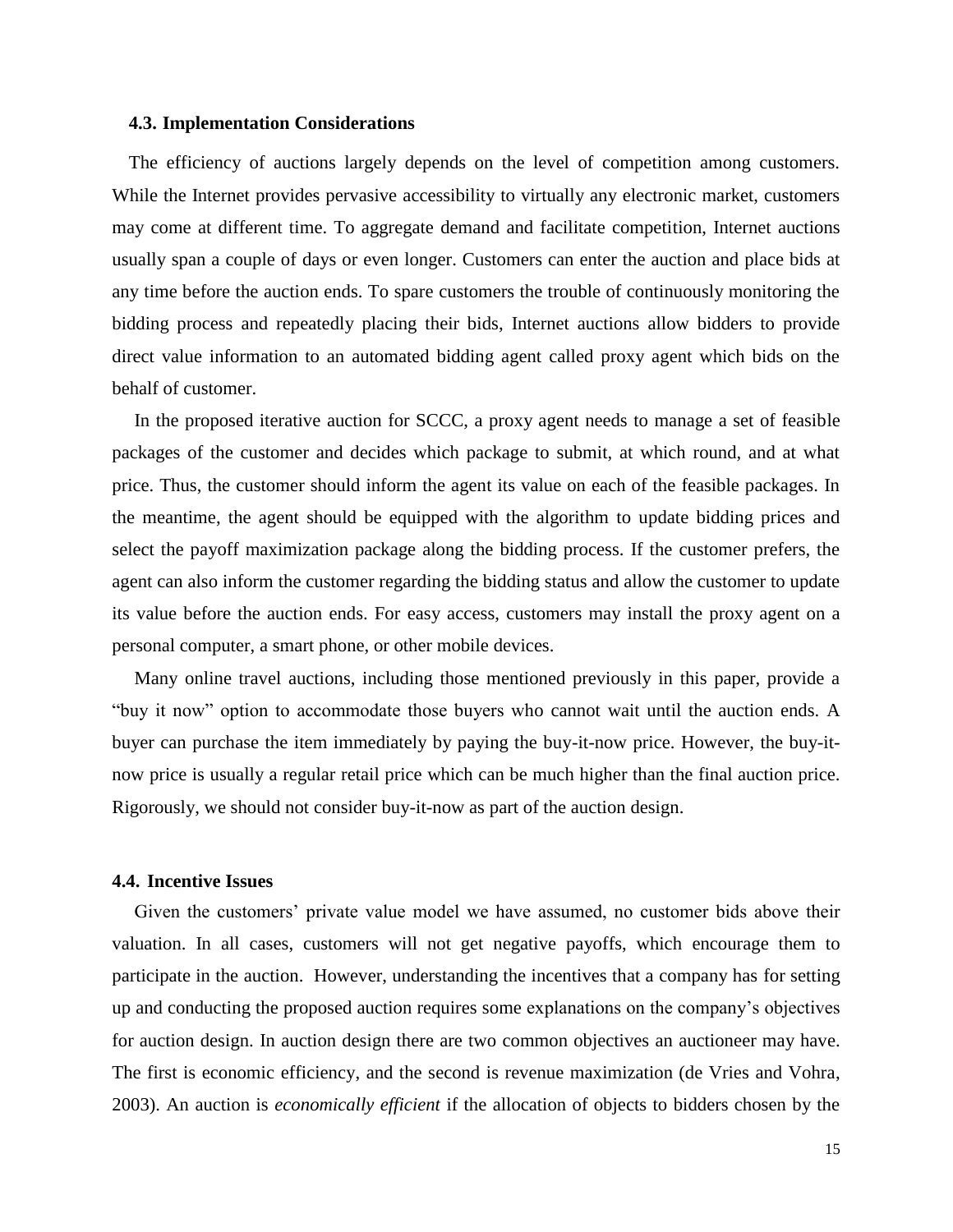auctioneer maximizes the overall values of bidders. Economic efficiency is supported by welldeveloped auction theories. A typical example is the canonical Vickrey-Clarke-Groves mechanism (Vickrey 1961; Clark 1971; Groves 1973) which simultaneously achieves incentive compatibility and efficiency and has guided the design of many auctions. As a result, the majority of the auction literature takes economic efficiency as the design objective.

It is argued in Parkes and Kalagnanam (2005) that the goal of economic efficiency is well suited for the design of stable long-term markets that will form the basis for repeated trade. They expect that efficient markets will come to dominate the electronic market landscape based on their experience with procurement auctions deployed with a large chocolate manufacturer (Hohner et al., 2003). In the context of mass customization, economic efficiency is also desirable for a company which wants to build long-term business relationship with their customers. It is agreed in mass customization literature that one of the major objectives of mass customization is to improve customer value. In the long run, a company can only improve its profit by providing customers with high value added products and services. The long term benefits brought by the efficient auction design provide an incentive for companies to adopt economic efficiency as their auction design objective.

The objective of revenue maximization (optimal auction design), on the other hand, maximizes the auctioneer's revenue. Optimal auctions maximize seller's revenue in each transaction, which are perhaps more appropriate for a one-shot procurement problem, and in a setting in which the buyer has considerable market power (Parkes and Kalagnanam, 2005). Even a company only cares about short term benefits and wants to get the most out of every transactions, an efficient auction design is still a reasonable choice, especially when iterative bidding is used as an implementation structure. This is because there are no known optimal (i.e. revenue-maximizing) general-purpose combinatorial auctions, iterative or otherwise (Parkes, 2006). In fact the dynamic exchange of value information between bidders that is enabled within iterative combinatorial auctions is known to enhance revenue and efficiency in single item auctions with correlated values (Milgrom and Weber, 1982). One should expect efficient iterative combinatorial auctions to retain this benefit over their sealed-bid counterparts (Parkes, 2006). Therefore, from both long term and short term perspectives, a company has the incentives to deploy an efficient combinatorial auction.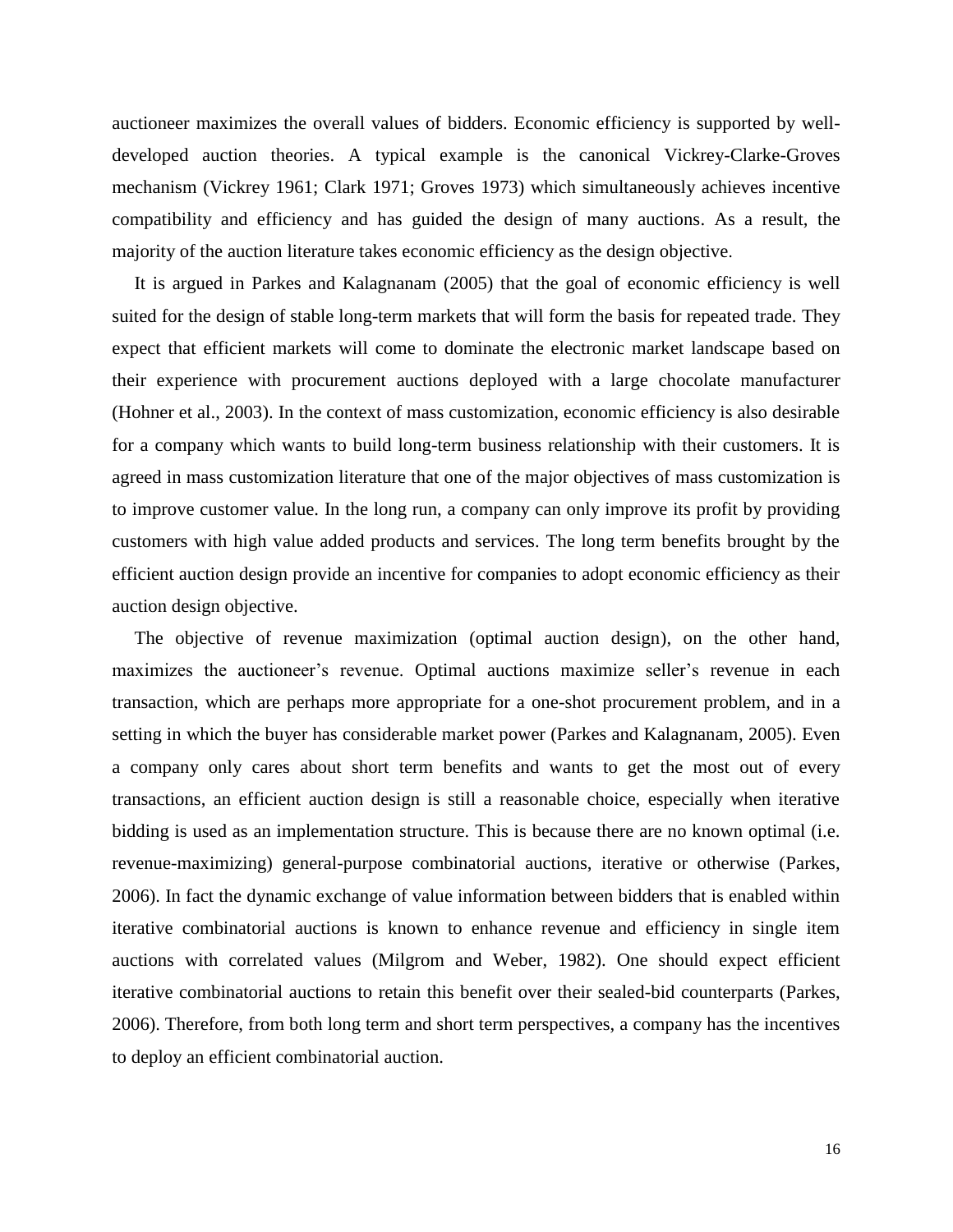The proposed auction is an efficient auction design which is implemented using an iterative bidding process. The bidding process is guided by a price mechanism. The revenue that the auctioneer collects is the sum of the bidding prices from awarded customers at winner determination. Given the design of the bidding procedure, the company's revenue is guaranteed to increase along the bidding process and reach its highest at termination. Despite the formulation of the economic efficiency objective of SCCC, the iterative bidding structure itself achieves high seller revenue in the same spirit of many real-world iterative auction applications, which supports our claim that the proposed model provides incentives to the seller.

## **5. Properties of the Auction-Based Customization Model**

In this section the performance of the auction-based customization model is evaluated. The game-theoretic property of the model and efficiency analysis on the application of the model to a special case of the SCCC problem is first provided. The performance of the model on general SCCC problems is also evaluated through a computational study.

#### **5.1. Analytical Results**

In this paper, customers are treated as self-interested agents in the sense that they maximize their own objectives without considering the overall system performance. Requiring customers to reveal their valuations on packages is not practical because customers may fear that the provider will take advantage of the information and consequently charge higher prices for their favorite packages. In microeconomics, there are two approaches to modeling agent behaviors. The first model is game-theoretic and is based on mechanism design theory. In this model the equilibrium state is defined by the condition that agents play a best-response strategy to each other and cannot benefit from a unilateral deviation to an alternative strategy. The second model of agent behavior is price-taking, or myopic best-response, and relates to competitive equilibrium theory. In this second model, the equilibrium state is defined by the condition that an agent plays a bestresponse to the current price and allocation in the market, without modeling either the strategies of other agents or the effect of its own actions on the future state of the market. Mechanism design theory and game-theoretic modeling are most relevant when there is a small number of agents and when agents are expected to be rational and well-informed about the likely preferences of other agents. Competitive equilibrium theory and price-taking modeling are most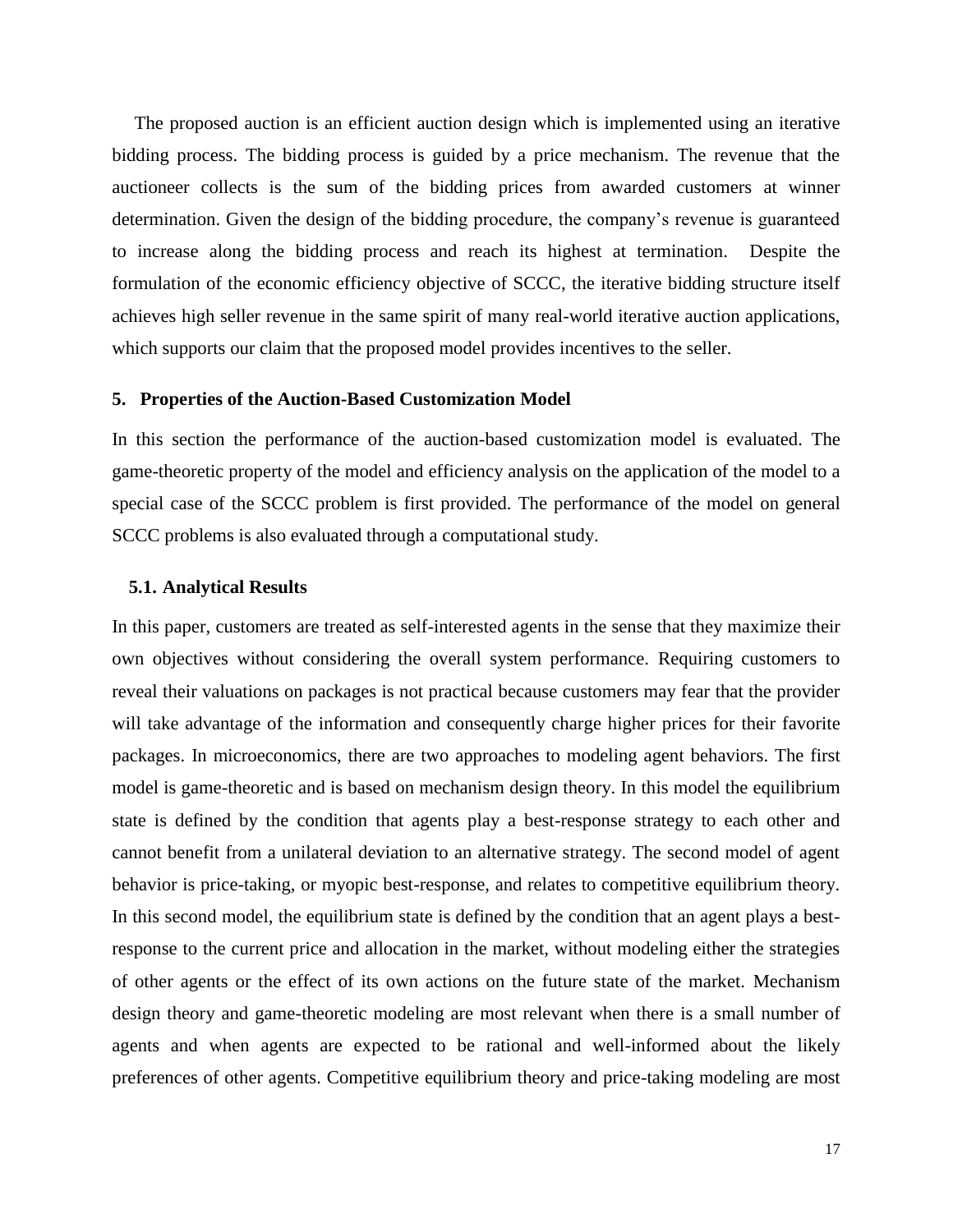relevant in large systems in which the effect of an agent's own strategy on the state of a market is small, or when there is considerable uncertainty about agent preferences and behaviors and no useful mechanism with dominant strategy equilibrium. In the design of the auction-based customization model for SCCC, customers are modeled as price takers because in mass customization environments it is reasonable to assume that the number of customers is not small. Therefore, the proposed auction is incentive compatible in the sense that customers will follow the myopic best-response bidding strategy prescribed by the proposed auction protocol.

The rest of the section is devoted to the evaluation of the quality of the customization solutions computed using the auction model. Since the objective is to maximize social welfare, quality here is defined as the sum of the value provided to all customers in a customization solution. Analytical results are developed for a special case of SCCC, in which a customer only has one feasible package. As stated in the following proposition, the proposed auction procedure computes optimal solutions for the special case.

**Proposition 1:** For a special case of the SCCC problem, where each of the customers only has one feasible service package and their value on the package is congruent to the reservation price of the package modulo ε, the iterative bidding procedure with final bid repeating always maximizes the sum of customers' valuations at its termination.

**Proof:** Since customers are assumed to take a private value model, a customer is willing to pay up to its value to get a package. Therefore, if a customer is not awarded in a provisional allocation, the customer will keep increasing its bidding prices in future rounds until it is awarded or it reaches its valuation. In the case of final bid repeating, customers repeat their previous bids at termination (round T). Therefore, all customers that are not included in the final allocation (denoted  $S<sup>T</sup>$ ) have bids with their valuations and the customers that have room to increase their bidding prices at termination are all included in  $S<sup>T</sup>$ . The proposition is proved by showing that  $S<sup>T</sup>$  is identical to the optimal allocation  $S<sup>*</sup>$  computed by solving the winner determination problem using all customers' valuations as input.

The customers' bidding prices are constructed for an additional round (round  $T + 1$ ) as follows. Pick a customer  $l \in S^T$  with a bidding price at termination (denoted as  $p_l^T$ ) that is smaller than their valuation. Let  $p_l^{T+1} = p_l^T + n\varepsilon$ . *n* is selected to make sure that  $p_l^{T+1}$  is the valuation of  $l$ . Since it is assumed that customers' valuations are congruent to the reservation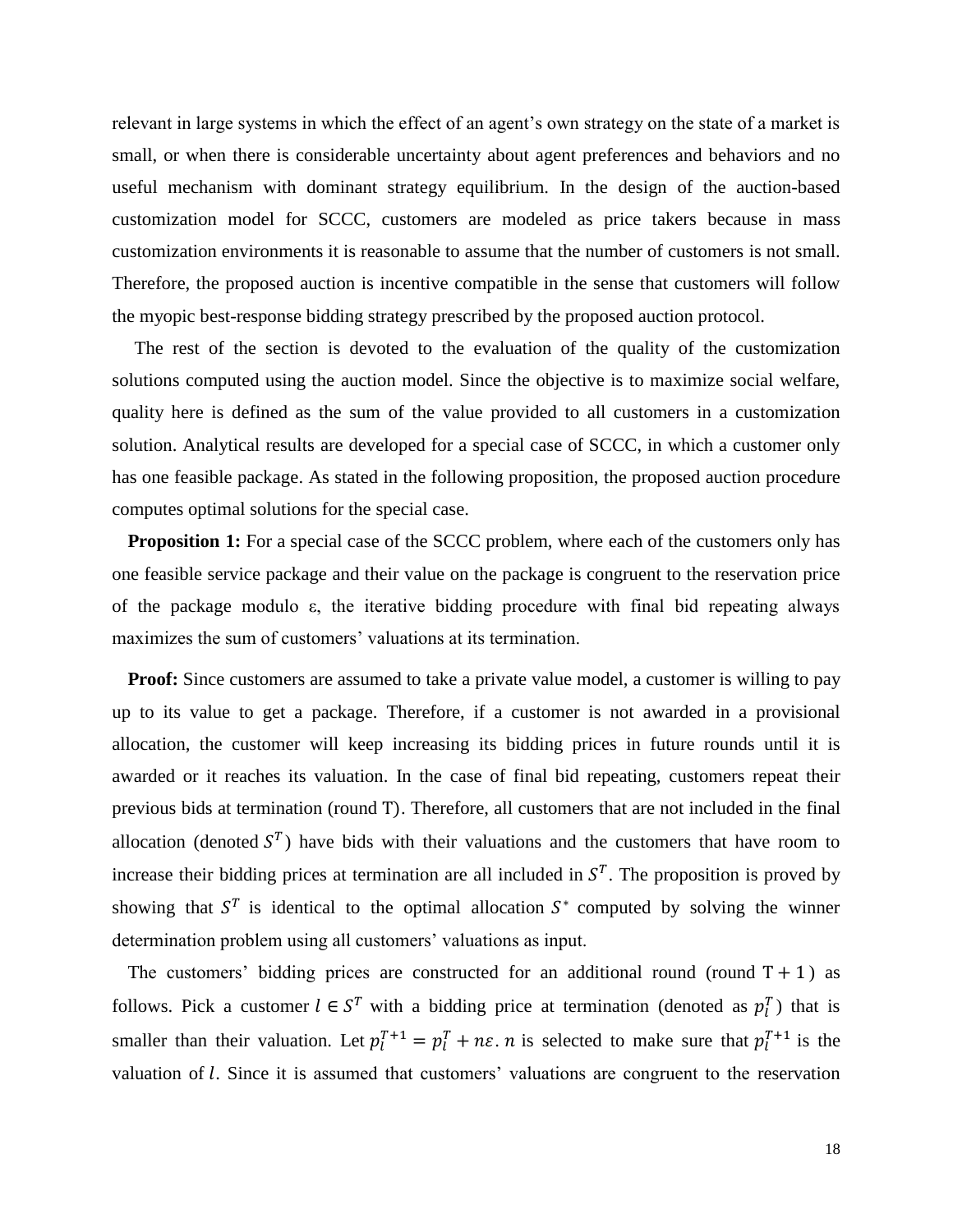price modulo  $\varepsilon$ , *n* must be an integer. For any other customer  $j \in S^T$  and  $\neq l$ ,  $p_i^{T+1} = p_i^T$ . Let  $S^{T+1}$  be the resultant allocation generated by the winner determination for round T + 1. The first step is to prove  $S^{T+1} = S^T$  by contradiction. Suppose  $S^T \neq S^{T+1}$ , consider the following two cases.

Case #1:  $l \in S^{T+1}$ . Because  $S^T$  is the allocation that maximizes the provider's revenue given the set of bidding prices at round T and it is assumed that  $S^T \neq S^{T+1}$ , it follows that  $\sum_{j \in S^T} p_j^T$  $\sum_{j \in S^{T+1}} p_j^T$ . By adding ne to both sides, it follows that  $\sum_{j \in S^T \setminus l} p_j^T + p_l^T + n\varepsilon > \sum_{j \in S^{T+1} \setminus l} p_j^T$  $p_l^T + n\varepsilon$  . That is,  $\sum_{j \in S} \sum_{i} p_j^T + p_l^{T+1} > \sum_{j \in S} \sum_{i} p_j^T + p_l^{T+1}$  Because  $\sum_{j \in S} \sum_{i} p_j^T$  $\sum_{j \in S^{T+1} \setminus l} p_j^T + p_l^{T+1}$ , it follows that  $\sum_{j \in S^T \setminus l} p_j^T + p_l^{T+1} > \sum_{j \in S^{T+1}} p_j^{T+1}$ , which means  $S^{T+1}$  does not contain the set of customers whose bidding prices at round  $T + 1$  maximize the provider's revenue. This is a contradiction to the assumption.

Case #2:  $l \notin S^{T+1}$ . Because  $S^T$  is the allocation that maximizes the provider's revenue given the set of bidding prices at round T and  $S^T \neq S^{T+1}$  is assumed, it follows that  $\sum_{j \in S} p_j^T$  $\sum_{j \in S^{T+1}} p_j^T$ . Since  $\sum_{j \in S^T} p_j^T = \sum_{j \in S^T \setminus l} p_j^T + p_l^T$ , it is clear that  $\sum_{j \in S^T \setminus l} p_j^T + p_l^T$  $\sum_{j \in S^{T+1}} p_j^T$ . Given the way that bidding prices at round  $T+1$  are constructed and  $l \notin S^{T+1}$ , it is followed that  $\sum_{j \in S} T_{\setminus l} p_j^{T+1} + p_l^{T+1} > \sum_{j \in S} T_{\setminus l} p_j^{T+1}$ , which means  $S^{T+1}$  does not contain the set of customers whose bidding prices at round  $T + 1$  maximize the provider's revenue. This is also a contradiction to the assumption.

By deriving two contradictions in case #1 & #2, it can be concluded that  $S<sup>T</sup> = S<sup>T+1</sup>$ . It is now ready to prove that  $S^T$  is optimal, that is,  $S^T = S^*$ . Note that  $S^*$  is a schedule computed using all customers' valuations as input. In  $S^{T+1}$ , customer l has a bid with its valuation. Since l was an arbitrary pick,  $S^T = S^{T+1}$  can be a general conclusion for all other customers included in  $S^T$ . By repeating the above process for each of the customers, the bidding procedure can reach a final round where all customers included in  $S<sup>T</sup>$  bid with their valuations. Note that, by definition, the resultant allocation at this final round is  $S^*$ . Therefore,  $S^T = S^*$ . It follows that  $S^T$  maximizes the sum of customers' valuations.

#### **5.2. Value and Revenue Performance under Various Product Customizability**

Products with a higher level of customizability will likely meet individual customer needs better. However, a higher level of customizability often leads to higher costs. To manage the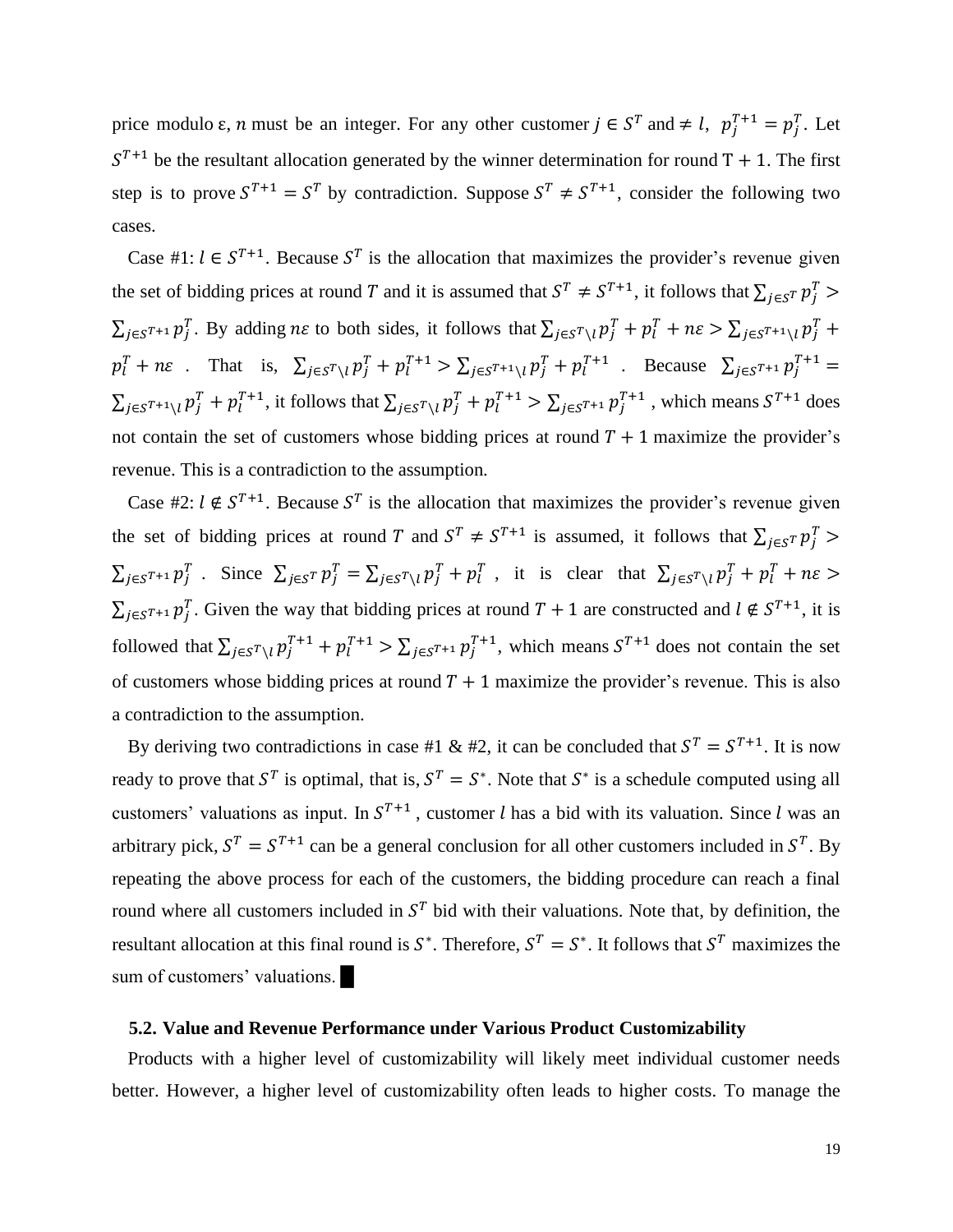customization costs and improve operational efficiency, service providers usually restrict customers' freedom in choosing any combination of the services by imposing configuration rules. The proposed customization model allows providers to adjust the customizability of packages by defining different base configurations. When customizing a package, a customer is required to incorporate the services defined in the base configuration into the package. In terms of platform-based product development, the base configuration serves as a base product on which customers build their customized products. In this subsection the value and revenue performance of the auction-based customization model is validated under various levels of product customizability imposed by the service provider. The proposed model is also compared with the commonly used First-Come-First-Served capacity allocation approach in terms of solution values. The design of the set of testing data used for the experiments is described as follows.

# **5.2.1. Design of the testing data**

The customization environment in which the computational study is conducted is the one described in the worked example. However, to demonstrate the practical relevance of the experiments, the number of customers and the capacity of services are now increased to a realistic scale. Customer value is also generated from common pricing schemes found in online travel auctions. In travel auction websites, such as eBay Travel [\(http://www.ebay.com\)](http://www.ebay.com/), Luxury Link [\(http://www.luxurylink.com\)](http://www.luxurylink.com/), and Sky Auction [\(http://www.skyauction.com\)](http://www.skyauction.com/), a package to be sold has a "buy it now" price which is usually its regular retail price. A customer can purchase the package immediately at the regular retail price if unwilling to wait until the termination of the auctions. However, if the customer wants a bargain, it must participate in the auction. The final auction price is determined by the market competition at the termination of the auction. A package also has a reservation price. The reservation price is often unknown to the customers. In the design of the testing data, it is assumed that there is a regular retail price for each of the available services and the retail price for a package is the sum of the retail prices of services included in the package. The reservation price for a package is set to be 40% of its retail price since it is common in the online travel auctions that the termination price can be as low as 60% discount from the regular retail price. It is assumed that customers who enter the auction expect some discount. They are not interested in purchasing the package at a price higher than the regular retail price. It is also assumed that reservation prices are hidden from customers.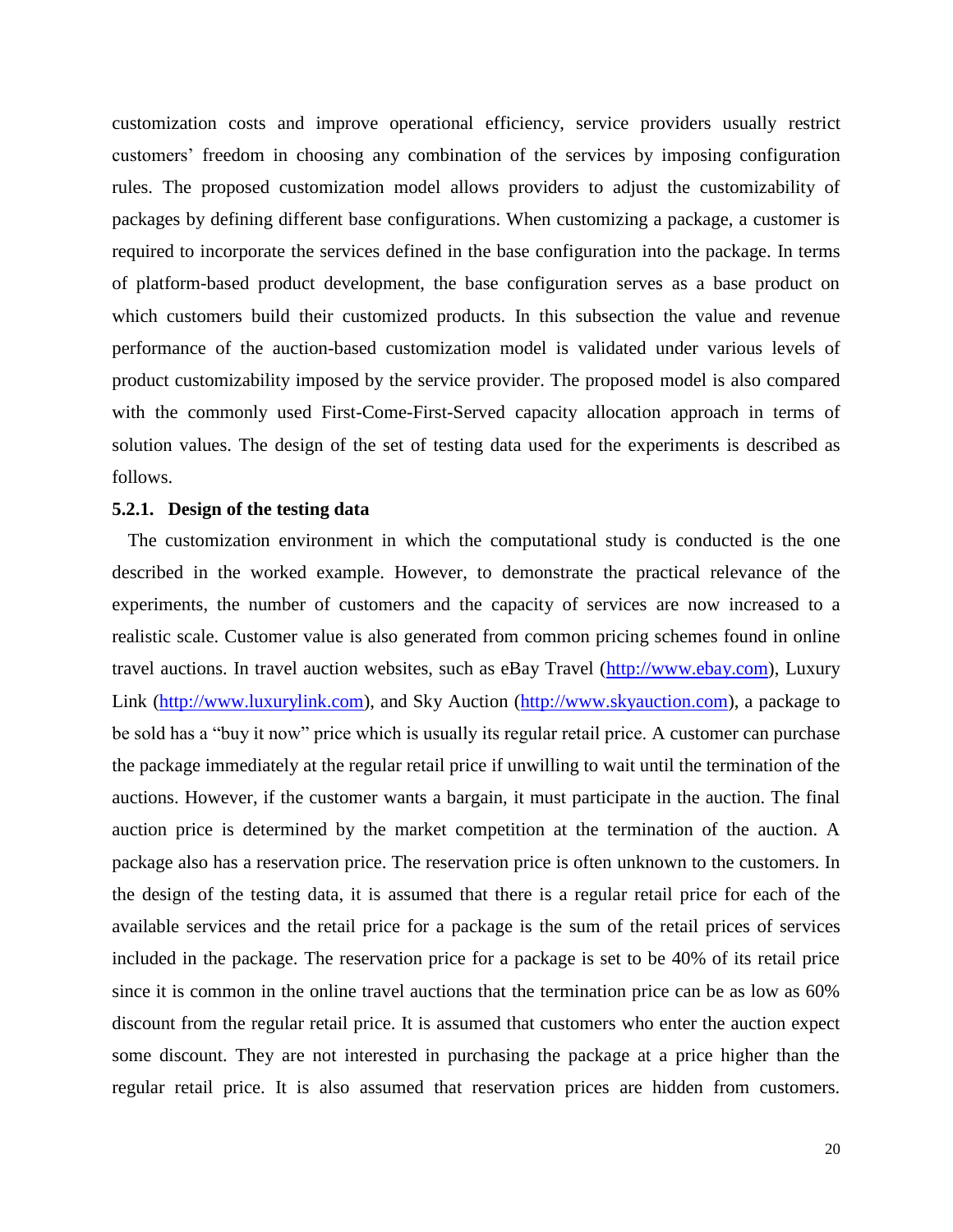Therefore, customer value on a package are randomly drawn from a uniform probability distribution between zero and its regular retail price. 10 SCCC problem groups are generated with the customer number ranging from 100 to 1000. For each group, 10 instances are randomly generated. Service capacity is also allocated in proportion to the number of customers such that, for most of the instances, around 80%-90% of the customers will be awarded a feasible package. For all instances, feasible packages of a customer must contain one of DT, one of RT, and one of HL.

# **5.2.2. Experimental Results**

The auction-based customization model is evaluated in terms of its value and revenue performance under various levels of product customizability imposed by the service provider. For the computational study, three levels of product customizability are considered. The three levels are defined by different base configurations: Config#1= {one of DT, one of RT, one of HL}, Config#2= {one of DT, one of RT, one of HL, one of ET}, Config#3= {one of DT, one of RT, one of HL, three of ET}. The numbers of services contained in the three configurations are 3, 4, and 6. The solutions computed under Config#1 are used as the baseline for comparison. For each group of the problem instances, optimal solution value under Config#1 is computed by solving the SCCC integer programming model presented in Section 3. The SCCC model is coded in ILOG Optimization Programming Languages (http://www-01.ibm.com/software/websphere/products/optimization/) and the 10 groups of problem instances are solved using ILOG CPLEX. The flow control of the iterative bidding is coded in the OPL (Optimization Programming Languages) script language. A desktop PC with 2.4G Intel CPU and 8 GB memory is used to run the experiments. For all problem instances including those contain 1000 customers, an iteration of bidding and winner determination takes less than one second. This level of responsiveness is sufficient for the vast majority of service customization applications.

| Group | Base-Config#1           |                         |                           |                                             | Base-Config#2           |                           | Base-Config#3           |                           |
|-------|-------------------------|-------------------------|---------------------------|---------------------------------------------|-------------------------|---------------------------|-------------------------|---------------------------|
|       | (1)<br>Optimal<br>value | (2)<br>Auction<br>value | (3)<br>Auction<br>revenue | (4)<br>First-come-<br>first-served<br>Value | (5)<br>Auction<br>value | (6)<br>Auction<br>revenue | (7)<br>Auction<br>value | (8)<br>Auction<br>revenue |
|       | \$211,705               | \$210,535               | \$174,380                 | \$166,420                                   | \$110,080               | \$96,585                  | \$73,085                | \$57,890                  |
|       | \$421,970               | \$418,100               | \$333,470                 | \$326,270                                   | \$221,990               | \$197,225                 | \$129,240               | \$102,740                 |

Table 4 Customer value and provider revenue generated at different levels of package customizability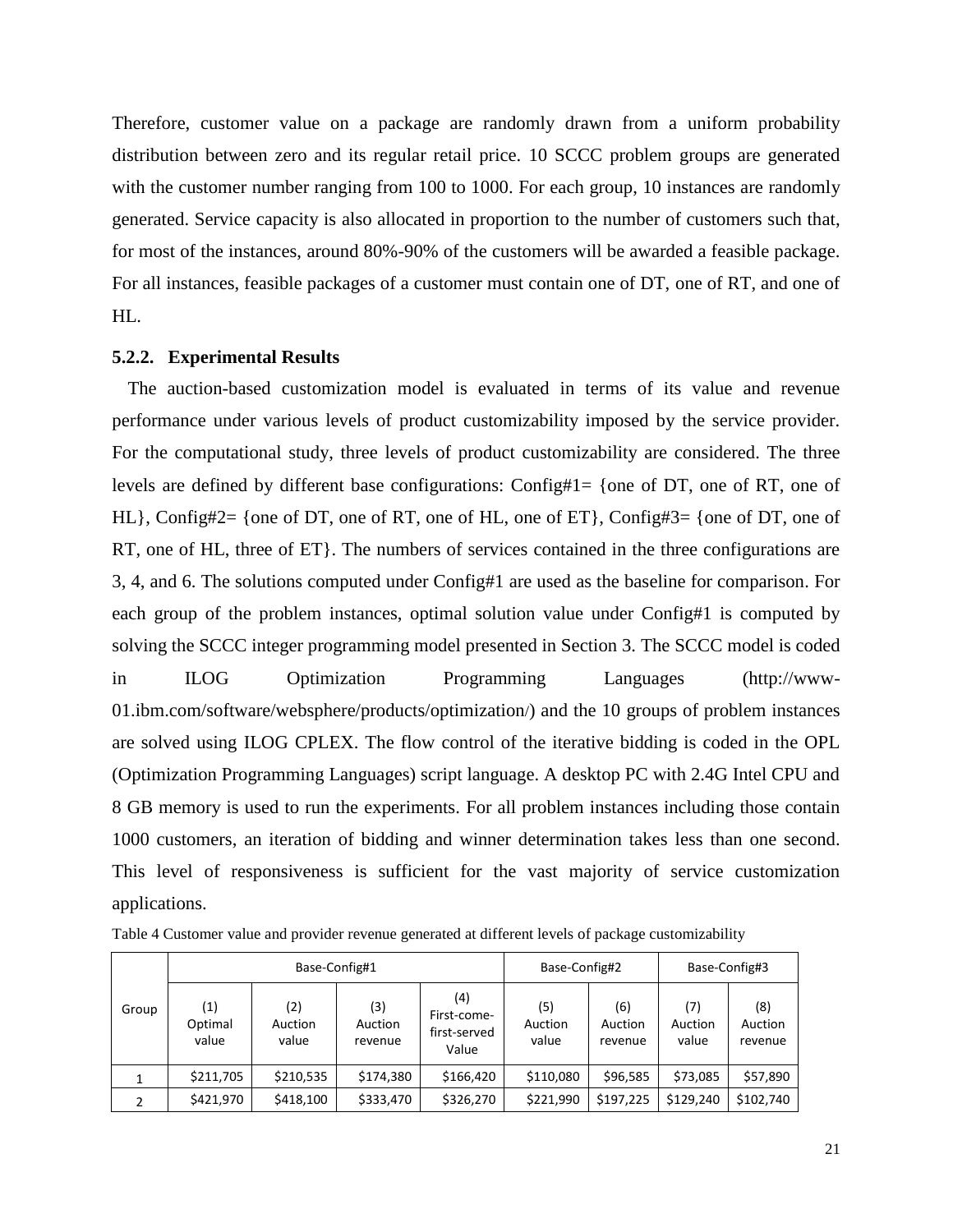| 3  | \$633,215   | \$618,880   | \$482,370   | \$493,610   | \$336,620   | \$294,485 | \$173,650 | \$137,970 |
|----|-------------|-------------|-------------|-------------|-------------|-----------|-----------|-----------|
| 4  | \$848,365   | \$846,295   | \$691,550   | \$662,700   | \$448,860   | \$397,790 | \$211,955 | \$166,980 |
|    | \$1,055,680 | \$1,039,410 | \$814,790   | \$816,505   | \$563,895   | \$503,075 | \$279,435 | \$219,160 |
| 6  | \$1,269,615 | \$1,245,415 | \$963,130   | \$954,235   | \$676,915   | \$599,330 | \$333,085 | \$259,360 |
|    | \$1,473,780 | \$1,453,190 | \$1,130,300 | \$1,128,480 | \$787,980   | \$696,880 | \$390,545 | \$303,210 |
| 8  | \$1,688,120 | \$1,680,505 | \$1,354,670 | \$1,294,280 | \$900,455   | \$802,365 | \$453,520 | \$353,030 |
| 9  | \$1,907,200 | \$1,889,915 | \$1,476,390 | \$1,497,350 | \$1,014,995 | \$899,630 | \$515,165 | \$402,940 |
| 10 | \$2,114,810 | \$2,101,835 | \$1,681,890 | \$1,655,410 | \$1,126,325 | \$994,805 | \$568,815 | \$443,030 |

The solutions computed by the auction-based customization model are compared against the optimal ones computed by ILOG CPLEX. The first column of Table 4 shows the average optimal solution values for the 10 groups of testing problems. The second column and the third column show the solution value and revenues computed by the auction-based customization model. All customers are assumed to adopt final-bid-repeating and  $\varepsilon = 20$  for all bidding. It is observed that the auction-based customization model can achieve on average 98% of the optimal value across the 10 groups of problem instances. The average revenue computed is approximately 78% of the optimal value.

To evaluate the impacts of package customizability on customer value, the testing problems are solved again with Config#2 and Config#3. When conducting the iterative bidding, all biding packages which do not satisfy Config#2 and Config#3 configuration requirements are excluded at the bids screening stage. Column five and Column six of Table 4 show the solution value and revenues with Config#2. It is observed that, on average, the solution value decreases to 53% of that with Config#1 and revenues decrease to 59% of that with Config#1. If Config#3 is applied, solution value will decrease to 27% of that with Config#1 and revenues will decrease to 28% of that with Config#1. It is evident from the experimental results that reducing product customizability can significantly decrease customers' overall value and provider's revenue.

The proposed customization approach is also compared against the commonly used firstcome-first-served capacity allocation policy. For example, "build your own package" applications in travel industry usually allocate a provider's capacity on a first-come-first-served basis combined with dynamic pricing strategies. This approach is easy to implement and performs reasonably well in terms of enhancing revenue when capacity supply and demand are balanced. However, when demand exhibits strong seasonality, auction-based policy may perform better. Again, take travel package customization as an example. During high seasons, a service provider's capacity is often over-demanded. A first-come-first-served policy allocates capacity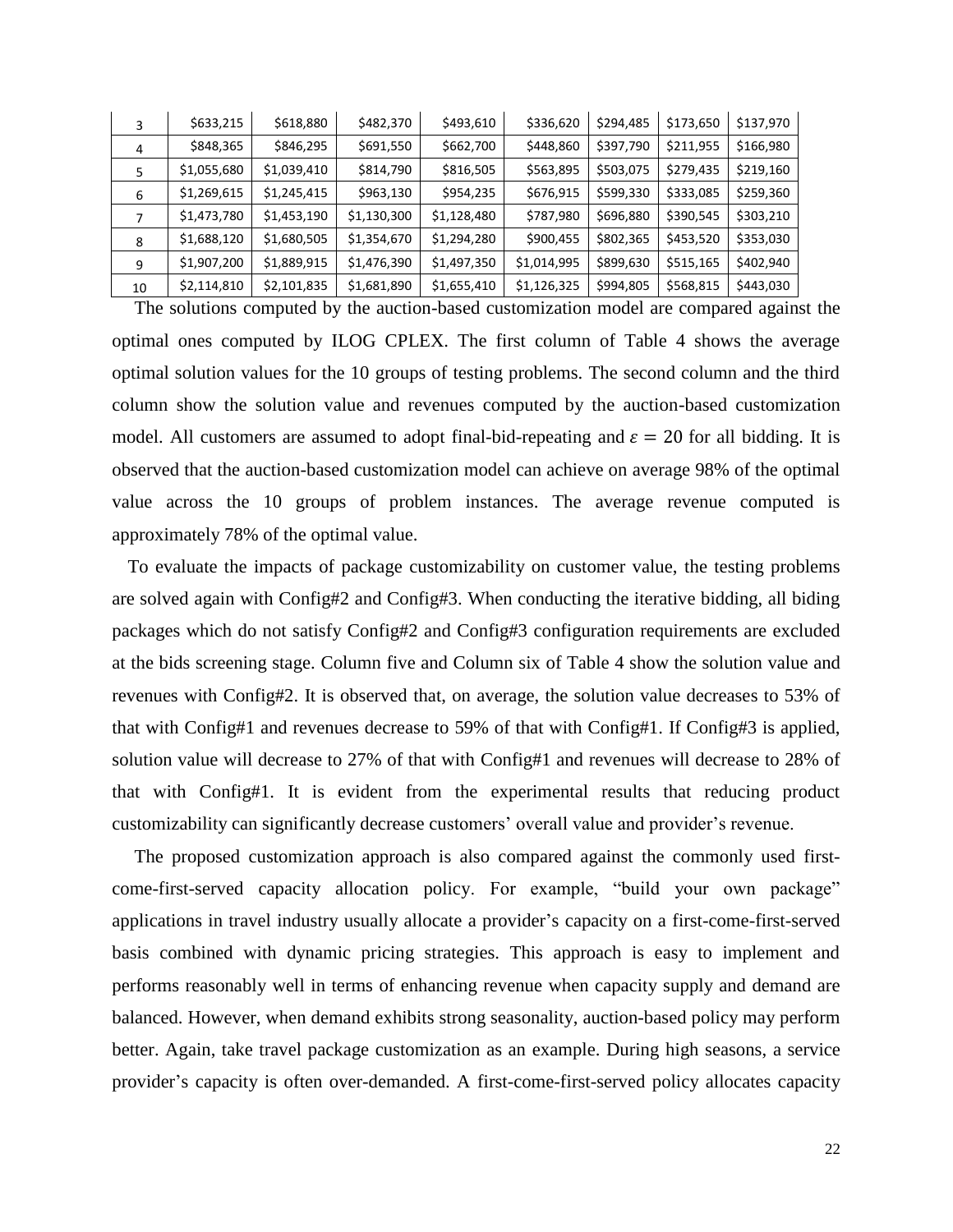according to the customer arrival order rather than customers' value. It does not maximize overall customer value. To compare the performance of an auction-based policy against that of a first-come-first-served capacity allocation policy, each policy is applied to the 10 groups of SCCC testing problems. In the first-come-first-served policy scenario, customers in an instance are first randomly ordered. Capacity is allocated according to their position in the sequence until no more customers can be satisfied. Column 4 of Table 4 shows the solution value of the firstcome-first-served policy over the testing problems under Config#1. It is observed that firstcome-first-served policy achieves on average 78% of the value obtained by the auction-based customization model.

#### **6. Conclusion**

Previous study has developed the mechanism which aligns the capability flexibilities between a customer and a supplier through bilateral negotiation (Chen and Tseng, 2007). The proposed approach optimizes customer value by exploiting the capacity flexibilities among a group of customers. To this end, this paper describes an auction-based multilateral negotiation model which coordinates customers' customization requirements such that the overall customer value is maximized. The approach is incentive-compatible in the sense that customers will follow the myopic best-response bidding strategy prescribed by the auction protocol. The results of our experiments indicate that customization solutions computed by the proposed model are very close to the optimal one. Revenue performance is also adequate when there is sufficient competition in the market. The scalability of the approach is tested by applying the model to instances with up to 1000 customers. Based on the testing results, it can be concluded that the auction-procedure combined with ILOG CPLEX is capable of dealing with service customization problems of realistic scales.

Throughout the paper, it has been assumed that the service provider's capacity is known and fixed. In the future we will study settings where a provider's capacity is expandable and subject to dynamic changes. For applying the proposed approach to manufacturing mass customization, more efforts are warranted in capacity representation under various product family architectures.

#### **Acknowledgements**

Thanks to Dr. Yong Zeng for his helpful discussions and suggestions.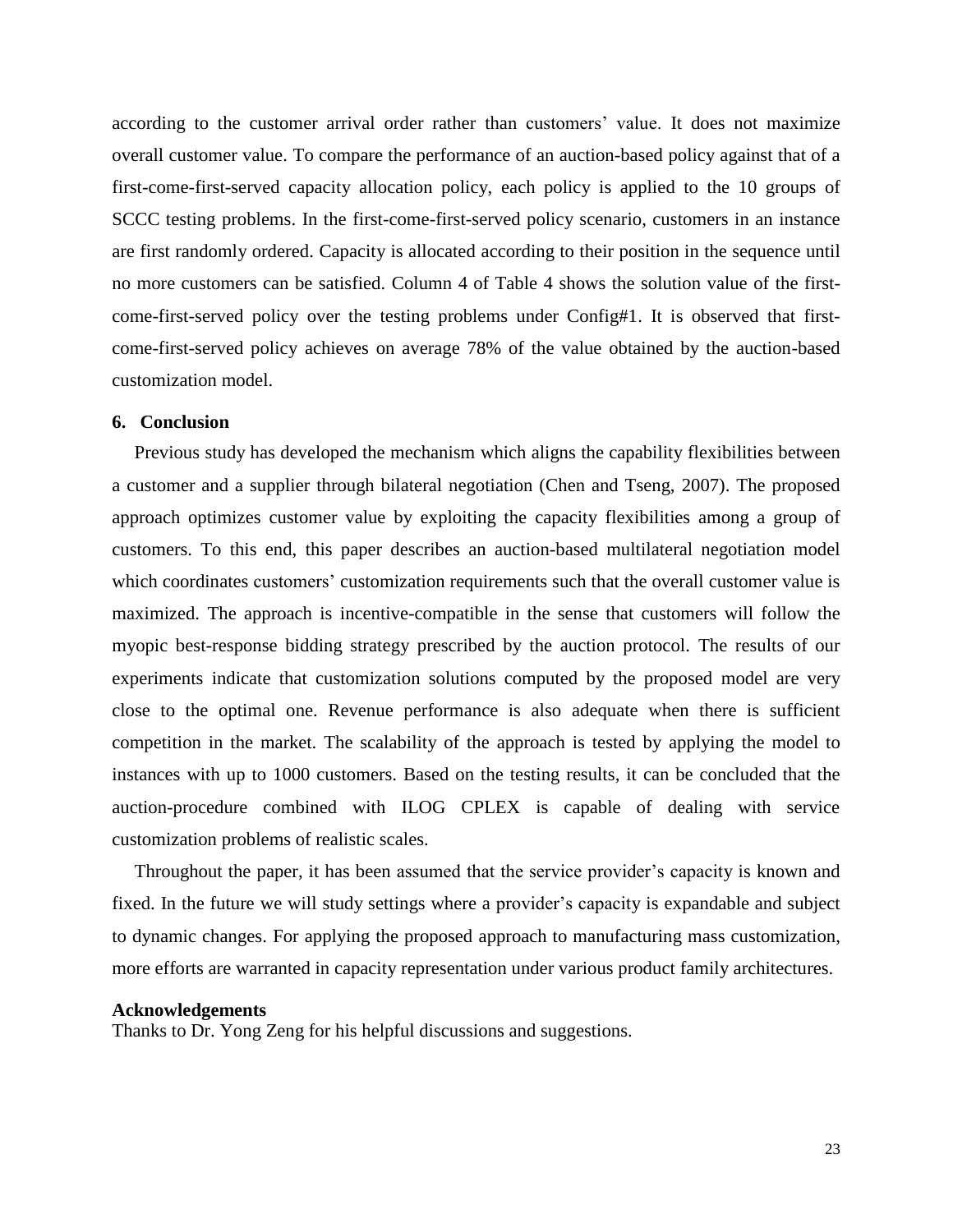#### **References**

- Anderson, E.W., Fornell, C., & Rust, R. T. (1997). Customer satisfaction, productivity, and profitability: Differences between goods and services. Marketing Science, 16(2), 129–145.
- Baker, A. D. (1991), "Manufacturing Control with a Market-Driven Contract Net", Ph.D. Thesis, Rensselaer Polytechnic Institute, Troy, NY.
- Blecker, T., Abdelkafi, N., Kreutler, G., & Kaluza, B. (2004). Auction-based Variety Formation and Steering for Mass Customization. Electronic Markets, 14(3), 232-242.
- Cao, J., Wang, J., Law, K., Zhang, S., & Li, M. (2006). An interactive service customization model. Information and Software Technology, 48(4), 280-296.
- Chen, S., & Tseng, M. M. (2007). Aligning demand and supply flexibility in custom product co-design. International Journal of Flexible Manufacturing Systems, 19(4), 596-611.
- Chen, S., & Tseng, M. M. (2010). A Negotiation-Credit-Auction mechanism for procuring customized products. International Journal of Production Economics, 127(1), 203-210.
- Chokshi, N., & McFarlane, D. (2008). A distributed architecture for reconfigurable control of continuous process operations. Journal of Intelligent Manufacturing, 19(2), 215-232.
- Clarke, E. H. (1971). Multipart pricing of public goods. Public choice, 11(1), 17-33.
- Da Silveira, G., Borenstein, D., & Fogliatto, F. S. (2001). Mass customization: Literature review and research directions. International Journal of Production Economics, 72(1), 1-13.
- de Vries, S., & Vohra, R. V. (2003). Combinatorial auctions: a survey. INFORMS Journal on Computing, 15(3), 284-309.
- Du, X., Jiao, J., & Tseng, M. M. (2001). Architecture of product family: Fundamentals and methodology. Concurrent Engineering: Research and Application, 9(4), 309–325.
- Fujishima, Y., Leyton-Brown, K., & Shoham, Y. (1999). Taming the computational complexity of combinatorial auctions: Optimal and approximate approaches, Sixteenth International Joint Conference on Artificial Intelligence (IJCAI) (pp. 548–553).
- Groves, T. (1973). Incentives in teams. Econometrica: Journal of the Econometric Society, 617-631.
- Guo, L., Hasegawa, T., Luh, P. B., Tamura, S., and Oblak, J.M. (1994), "Holonic Planning and Scheduling for a Robotic Assembly Testbed," in Proceedings of the 4th International Conference on CIM and Automation Technology, (Troy, NY, October), IEEE, New York, pp. 142-149.
- Hohner, G., Rich, J., Ng, E., Reid, G., Davenport, A. J., Kalagnanam, J. R., et al. (2003). Combinatorial and quantity-discount procurement auctions benefit Mars, Incorporated and its suppliers. Interfaces, 33(1), 23-35.
- IntelliQuest, (1990), Conjoint Analysis: A Guide for Designing and Integrating Conjoint Studies, Marketing Research Technique Series Studies, American Marketing Association, Market Research Division, TX.
- Jiao, J., & Tseng, M. M. (1999). A methodology of developing product family architecture for mass customization. Journal of Intelligent Manufacturing, 10(1), 3-20.
- Jiao, J., Simpson, T., & Siddique, Z. (2007). Product family design and platform-based product development: a state-of-the-art review. Journal of Intelligent Manufacturing, 18(1), 5-29.
- Lin, G. Y., and Solberg, J. J. (1992), "Integrated Shop Floor Control Using Autonomous Agents," IIE Transactions, Vol. 24, No. 3, pp. 57-71.
- Mas-Colell, A., Whinston, M. D., & Green, J. R. (1995). Microeconomics: Oxford University Press.
- Meyer, M. H., & Utterback, J. M. (1993). The product family and the dynamics of core capability. Sloan Management Review, 34(3), 29-47.
- Milgrom, P. R., & Weber, R. J. (1982). A theory of auctions and competitive bidding. Econometrica: Journal of the Econometric Society, 1089-1122.